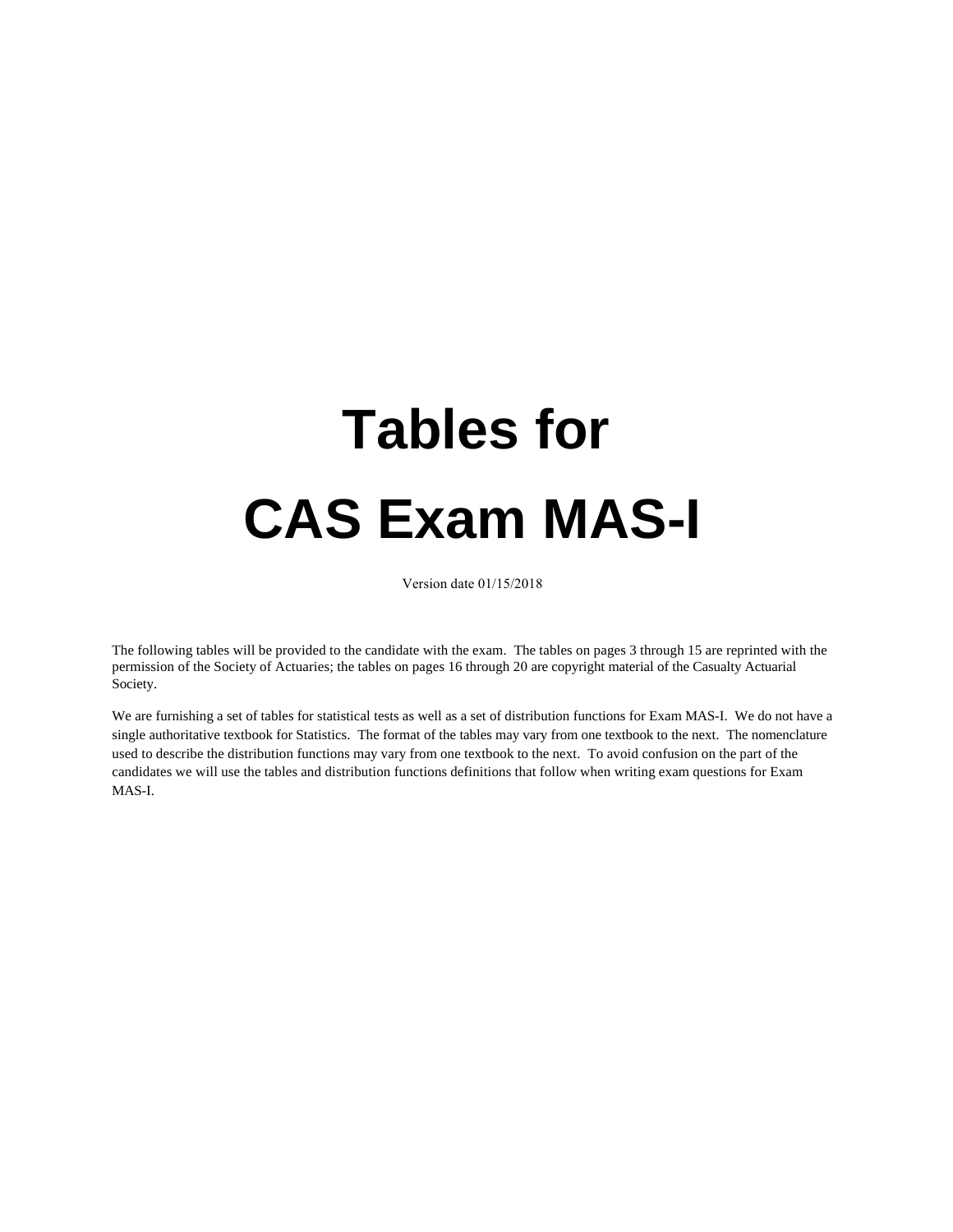#### **Akaike Information Criterion (AIC) and Bayesian Information Criterion (BIC)**

AIC and BIC are two common measures of relative model fit often used as criteria to select among competing models. These topics are covered in a number of the syllabus materials. Although the conceptual treatment are the same in each, the actual AIC and BIC formulas vary by source.

Candidates are expected to understand AIC and BIC as presented in all of the texts. However if an exam question requires a calculation of AIC and/or BIC, unless an alternative formula is explicitly given, the following will be used:

$$
AIC = -2 * l(\hat{\pi}; y) + 2 * p
$$
  
 
$$
BIC = -2 * l(\hat{\pi}; y) + \ln(n) * p
$$

where:

 $l(\hat{\pi}; y)$  is the log-likelihood of the observed data, Y, under the model of interest and the maximum likelihood estimates of the parameters

 $p$  is the number of parameters in the model

 $n$  is the number of observations in the modeled dataset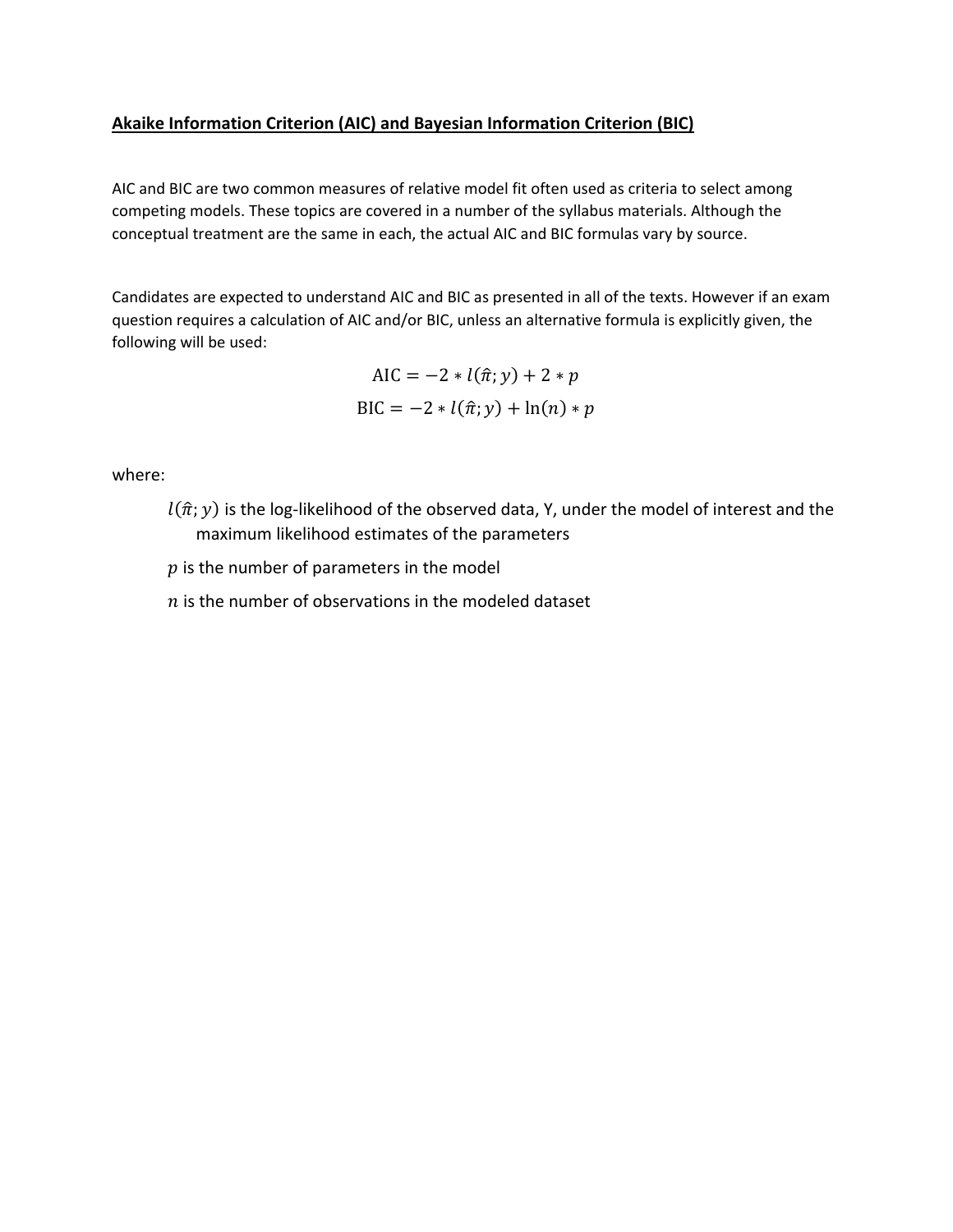## **Tables of the Normal Distribution**

| <b>Probability Content</b><br>from $-\infty$ to Z |                                                                                                                                                            |      |                                           |  |  |  |  |  |      |      |  |  |  |  |
|---------------------------------------------------|------------------------------------------------------------------------------------------------------------------------------------------------------------|------|-------------------------------------------|--|--|--|--|--|------|------|--|--|--|--|
|                                                   |                                                                                                                                                            |      |                                           |  |  |  |  |  |      |      |  |  |  |  |
| z                                                 | 0.00                                                                                                                                                       | 0.01 | $0.02$ $0.03$ $0.04$ $0.05$ $0.06$ $0.07$ |  |  |  |  |  | 0.08 | 0.09 |  |  |  |  |
|                                                   | 0.0   0.5000 0.5040 0.5080 0.5120 0.5160 0.5199 0.5239 0.5279 0.5319 0.5359                                                                                |      |                                           |  |  |  |  |  |      |      |  |  |  |  |
|                                                   | 0.1   0.5398 0.5438 0.5478 0.5517 0.5557 0.5596 0.5636 0.5675 0.5714 0.5753                                                                                |      |                                           |  |  |  |  |  |      |      |  |  |  |  |
|                                                   | 0.2   0.5793 0.5832 0.5871 0.5910 0.5948 0.5987 0.6026 0.6064 0.6103 0.6141                                                                                |      |                                           |  |  |  |  |  |      |      |  |  |  |  |
|                                                   | 0.3   0.6179 0.6217 0.6255 0.6293 0.6331 0.6368 0.6406 0.6443 0.6480 0.6517                                                                                |      |                                           |  |  |  |  |  |      |      |  |  |  |  |
|                                                   | 0.4   0.6554 0.6591 0.6628 0.6664 0.6700 0.6736 0.6772 0.6808 0.6844 0.6879                                                                                |      |                                           |  |  |  |  |  |      |      |  |  |  |  |
|                                                   | 0.5   0.6915 0.6950 0.6985 0.7019 0.7054 0.7088 0.7123 0.7157 0.7190 0.7224                                                                                |      |                                           |  |  |  |  |  |      |      |  |  |  |  |
|                                                   | 0.6   0.7257 0.7291 0.7324 0.7357 0.7389 0.7422 0.7454 0.7486 0.7517 0.7549                                                                                |      |                                           |  |  |  |  |  |      |      |  |  |  |  |
|                                                   | 0.7   0.7580 0.7611 0.7642 0.7673 0.7704 0.7734 0.7764 0.7794 0.7823 0.7852                                                                                |      |                                           |  |  |  |  |  |      |      |  |  |  |  |
|                                                   | 0.8   0.7881 0.7910 0.7939 0.7967 0.7995 0.8023 0.8051 0.8078 0.8106 0.8133                                                                                |      |                                           |  |  |  |  |  |      |      |  |  |  |  |
|                                                   | 0.9   0.8159 0.8186 0.8212 0.8238 0.8264 0.8289 0.8315 0.8340 0.8365 0.8389                                                                                |      |                                           |  |  |  |  |  |      |      |  |  |  |  |
|                                                   | 1.0   0.8413 0.8438 0.8461 0.8485 0.8508 0.8531 0.8554 0.8577 0.8599 0.8621                                                                                |      |                                           |  |  |  |  |  |      |      |  |  |  |  |
|                                                   | 1.1   0.8643 0.8665 0.8686 0.8708 0.8729 0.8749 0.8770 0.8790 0.8810 0.8830                                                                                |      |                                           |  |  |  |  |  |      |      |  |  |  |  |
|                                                   | 1.2   0.8849 0.8869 0.8888 0.8907 0.8925 0.8944 0.8962 0.8980 0.8997 0.9015                                                                                |      |                                           |  |  |  |  |  |      |      |  |  |  |  |
|                                                   | 1.3   0.9032 0.9049 0.9066 0.9082 0.9099 0.9115 0.9131 0.9147 0.9162 0.9177                                                                                |      |                                           |  |  |  |  |  |      |      |  |  |  |  |
|                                                   | 1.4   0.9192 0.9207 0.9222 0.9236 0.9251 0.9265 0.9279 0.9292 0.9306 0.9319                                                                                |      |                                           |  |  |  |  |  |      |      |  |  |  |  |
|                                                   | 1.5   0.9332 0.9345 0.9357 0.9370 0.9382 0.9394 0.9406 0.9418 0.9429 0.9441                                                                                |      |                                           |  |  |  |  |  |      |      |  |  |  |  |
|                                                   | 1.6   0.9452 0.9463 0.9474 0.9484 0.9495 0.9505 0.9515 0.9525 0.9535 0.9545                                                                                |      |                                           |  |  |  |  |  |      |      |  |  |  |  |
|                                                   | 1.7   0.9554 0.9564 0.9573 0.9582 0.9591 0.9599 0.9608 0.9616 0.9625 0.9633                                                                                |      |                                           |  |  |  |  |  |      |      |  |  |  |  |
|                                                   | 1.8   0.9641 0.9649 0.9656 0.9664 0.9671 0.9678 0.9686 0.9693 0.9699 0.9706                                                                                |      |                                           |  |  |  |  |  |      |      |  |  |  |  |
|                                                   | 1.9   0.9713 0.9719 0.9726 0.9732 0.9738 0.9744 0.9750 0.9756 0.9761 0.9767                                                                                |      |                                           |  |  |  |  |  |      |      |  |  |  |  |
|                                                   | 2.0   0.9772 0.9778 0.9783 0.9788 0.9793 0.9798 0.9803 0.9808 0.9812 0.9817                                                                                |      |                                           |  |  |  |  |  |      |      |  |  |  |  |
|                                                   | 2.1   0.9821 0.9826 0.9830 0.9834 0.9838 0.9842 0.9846 0.9850 0.9854 0.9857<br>2.2   0.9861 0.9864 0.9868 0.9871 0.9875 0.9878 0.9881 0.9884 0.9887 0.9890 |      |                                           |  |  |  |  |  |      |      |  |  |  |  |
|                                                   | 2.3   0.9893 0.9896 0.9898 0.9901 0.9904 0.9906 0.9909 0.9911 0.9913 0.9916                                                                                |      |                                           |  |  |  |  |  |      |      |  |  |  |  |
|                                                   | 2.4   0.9918 0.9920 0.9922 0.9925 0.9927 0.9929 0.9931 0.9932 0.9934 0.9936                                                                                |      |                                           |  |  |  |  |  |      |      |  |  |  |  |
|                                                   | 2.5   0.9938 0.9940 0.9941 0.9943 0.9945 0.9946 0.9948 0.9949 0.9951 0.9952                                                                                |      |                                           |  |  |  |  |  |      |      |  |  |  |  |
|                                                   | 2.6   0.9953 0.9955 0.9956 0.9957 0.9959 0.9960 0.9961 0.9962 0.9963 0.9964                                                                                |      |                                           |  |  |  |  |  |      |      |  |  |  |  |
|                                                   | 2.7   0.9965 0.9966 0.9967 0.9968 0.9969 0.9970 0.9971 0.9972 0.9973 0.9974                                                                                |      |                                           |  |  |  |  |  |      |      |  |  |  |  |
|                                                   | 2.8   0.9974 0.9975 0.9976 0.9977 0.9977 0.9978 0.9979 0.9979 0.9980 0.9981                                                                                |      |                                           |  |  |  |  |  |      |      |  |  |  |  |
|                                                   | 2.9   0.9981 0.9982 0.9982 0.9983 0.9984 0.9984 0.9985 0.9985 0.9986 0.9986                                                                                |      |                                           |  |  |  |  |  |      |      |  |  |  |  |
|                                                   | 3.0   0.9987 0.9987 0.9987 0.9988 0.9988 0.9989 0.9989 0.9989 0.9990 0.9990                                                                                |      |                                           |  |  |  |  |  |      |      |  |  |  |  |
|                                                   |                                                                                                                                                            |      |                                           |  |  |  |  |  |      |      |  |  |  |  |

#### Values of z for selected values of  $Pr(Z \le z)$

|                               | 842 | ,,,,,,,,,,<br>036<br>____________ | 282               | 645 | 960 | つつよ<br>340                                          | ---               |
|-------------------------------|-----|-----------------------------------|-------------------|-----|-----|-----------------------------------------------------|-------------------|
| ノワンー<br>$D - I$<br>£ .<br>472 | 800 | 850                               | 900<br>---- - --- | 950 | 07F | <b>The Second Control</b><br>990<br>_______________ | 995<br>__________ |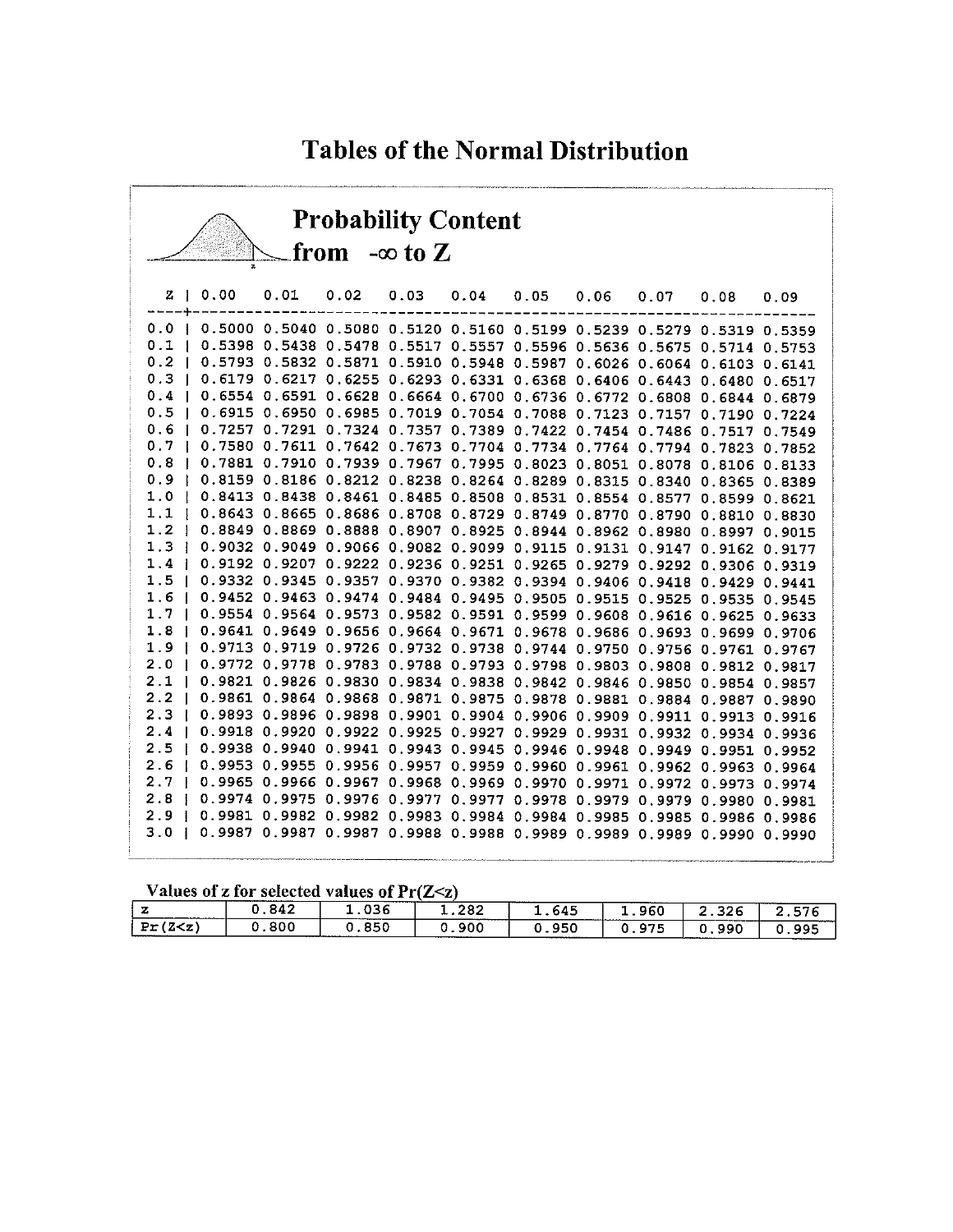#### **Illustrative Life Table: Basic Functions and Single Benefit Premiums at i = 0.06**  .

| x  | $I_{x}$    | 1000 $q_x$ | äx      | 1000 $A_x$ | 1000 $(A_x)$ | 1000 $_5E_x$ | 1000 $_{10}E_x$ | 1000 <sub>20</sub> $E_{x}$ | x  |
|----|------------|------------|---------|------------|--------------|--------------|-----------------|----------------------------|----|
| 0  | 10,000,000 | 20.42      | 16.8010 | 49.00      | 25.92        | 728.54       | 541.95          | 299.89                     | 0  |
| 5  | 9,749,503  | 0.98       | 17.0379 | 35.59      | 8.45         | 743.89       | 553.48          | 305,90                     | 5  |
| 10 | 9,705,588  | 0.85       | 16.9119 | 42.72      | 9.37         | 744.04       | 553.34          | 305.24                     | 10 |
| 15 | 9,663,731  | 0.91       | 16.7384 | 52.55      | 11.33        | 743.71       | 552.69          | 303.96                     | 15 |
| 20 | 9,617,802  | 1.03       | 16.5133 | 65.28      | 14.30        | 743.16       | 551.64          | 301.93                     | 20 |
| 21 | 9,607,896  | 1.06       | 16.4611 | 68.24      | 15.06        | 743.01       | 551.36          | 301.40                     | 21 |
| 22 | 9,597,695  | 1.10       | 16.4061 | 71.35      | 15.87        | 742.86       | 551.06          | 300.82                     | 22 |
| 23 | 9,587,169  | 1.13       | 16.3484 | 74.62      | 16.76        | 742.68       | 550.73          | 300.19                     | 23 |
| 24 | 9,576,288  | 1.18       | 16.2878 | 78.05      | 17.71        | 742.49       | 550.36          | 299.49                     | 24 |
| 25 | 9,565,017  | 1.22       | 16,2242 | 81.65      | 18.75        | 742.29       | 549.97          | 298.73                     | 25 |
| 26 | 9,553,319  | 1.27       | 16.1574 | 85.43      | 19.87        | 742.06       | 549.53          | 297.90                     | 26 |
| 27 | 9,541,153  | 1.33       | 16.0873 | 89.40      | 21.07        | 741.81       | 549.05          | 297.00                     | 27 |
| 28 | 9,528,475  | 1.39       | 16.0139 | 93.56      | 22.38        | 741.54       | 548.53          | 296.01                     | 28 |
| 29 | 9,515,235  | 1.46       | 15.9368 | 97.92      | 23.79        | 741.24       | 547.96          | 294.92                     | 29 |
| 30 | 9,501,381  | 1.53       | 15.8561 | 102.48     | 25.31        | 740.91       | 547.33          | 293.74                     | 30 |
| 31 | 9,486,854  | 1.61       | 15.7716 | 107.27     | 26.95        | 740.55       | 546.65          | 292.45                     | 31 |
| 32 | 9,471,591  | 1.70       | 15.6831 | 112.28     | 28.72        | 740.16       | 545.90          | 291.04                     | 32 |
| 33 | 9,455,522  | 1.79       | 15.5906 | 117.51     | 30.63        | 739.72       | 545.07          | 289.50                     | 33 |
| 34 | 9,438,571  | 1.90       | 15,4938 | 122,99     | 32.68        | 739.25       | 544.17          | 287.82                     | 34 |
| 35 | 9,420,657  | 2.01       | 15.3926 | 128.72     | 34.88        | 738.73       | 543.18          | 286.00                     | 35 |
| 36 | 9,401,688  | 2.14       | 15.2870 | 134.70     | 37.26        | 738.16       | 542.11          | 284.00                     | 36 |
| 37 | 9,381,566  | 2.28       | 15.1767 | 140.94     | 39.81        | 737.54       | 540.92          | 281.84                     | 37 |
| 38 | 9,360,184  | 2.43       | 15,0616 | 147.46     | 42.55        | 736.86       | 539.63          | 279.48                     | 38 |
| 39 | 9,337,427  | 2.60       | 14.9416 | 154.25     | 45.48        | 736.11       | 538.22          | 276.92                     | 39 |
| 40 | 9,313,166  | 2.78       | 14.8166 | 161.32     | 48.63        | 735.29       | 536.67          | 274.14                     | 40 |
| 41 | 9,287,264  | 2.98       | 14.6864 | 168.69     | 52.01        | 734.40       | 534.99          | 271.12                     | 41 |
| 42 | 9,259,571  | 3.20       | 14.5510 | 176.36     | 55.62        | 733.42       | 533.14          | 267.85                     | 42 |
| 43 | 9,229,925  | 3.44       | 14.4102 | 184.33     | 59.48        | 732.34       | 531.12          | 264.31                     | 43 |
| 44 | 9,198,149  | 3.71       | 14.2639 | 192.61     | 63.61        | 731.17       | 528.92          | 260.48                     | 44 |
| 45 | 9,164,051  | 4.00       | 14.1121 | 201.20     | 68.02        | 729.88       | 526.52          | 256.34                     | 45 |
| 46 | 9,127,426  | 4.31       | 13.9546 | 210.12     | 72.72        | 728.47       | 523.89          | 251.88                     | 46 |
| 47 | 9,088,049  | 4.66       | 13.7914 | 219.36     | 77.73        | 726.93       | 521.03          | 247.08                     | 47 |
| 48 | 9,045,679  | 5.04       | 13.6224 | 228.92     | 83.06        | 725.24       | 517.91          | 241.93                     | 48 |
| 49 | 9,000,057  | 5.46       | 13.4475 | 238.82     | 88.73        | 723.39       | 514.51          | 236.39                     | 49 |
| 50 | 8,950,901  | 5.92       | 13.2668 | 249.05     | 94.76        | 721.37       | 510.81          | 230.47                     | 50 |
| 51 | 8,897,913  | 6.42       | 13.0803 | 259.61     | 101.15       | 719.17       | 506.78          | 224.15                     | 51 |
| 52 | 8,840,770  | 6.97       | 12.8879 | 270.50     | 107.92       | 716.76       | 502.40          | 217.42                     | 52 |
| 53 | 8,779,128  | 7.58       | 12.6896 | 281.72     | 115.09       | 714.12       | 497.64          | 210.27                     | 53 |
| 54 | 8,712,621  | 8.24       | 12.4856 | 293.27     | 122.67       | 711.24       | 492.47          | 202.70                     | 54 |
| 55 | 8,640,861  | 8.96       | 12.2758 | 305.14     | 130.67       | 708.10       | 486.86          | 194.72                     | 55 |
| 56 | 8,563,435  | 9.75       | 12.0604 | 317.33     | 139.11       | 704.67       | 480.79          | 186.32                     | 56 |
| 57 | 8,479,908  | 10.62      | 11.8395 | 329.84     | 147.99       | 700.93       | 474.22          | 177.53                     | 57 |
| 58 | 8,389,826  | 11.58      | 11.6133 | 342,65     | 157.33       | 696.85       | 467.12          | 168.37                     | 58 |
| 59 | 8,292,713  | 12.62      | 11.3818 | 355,75     | 167.13       | 692.41       | 459.46          | 158.87                     | 59 |
| 60 | 8,188,074  | 13.76      | 11.1454 | 369.13     | 177.41       | 687.56       | 451.20          | 149.06                     | 60 |
| 61 | 8,075,403  | 15.01      | 10.9041 | 382.79     | 188.17       | 682.29       | 442.31          | 139.00                     | 61 |
| 62 | 7,954,179  | 16.38      | 10.6584 | 396.70     | 199.41       | 676.56       | 432.77          | 128.75                     | 62 |
| 63 | 7,823,879  | 17.88      | 10.4084 | 410.85     | 211.13       | 670.33       | 422.54          | 118.38                     | 63 |
| 64 | 7,683,979  | 19.52      | 10.1544 | 425.22     | 223.34       | 663.56       | 411.61          | 107.97                     | 64 |
| 65 | 7,533,964  | 21.32      | 9,8969  | 439,80     | 236.03       | 656.23       | 399.94          | 97.60                      | 65 |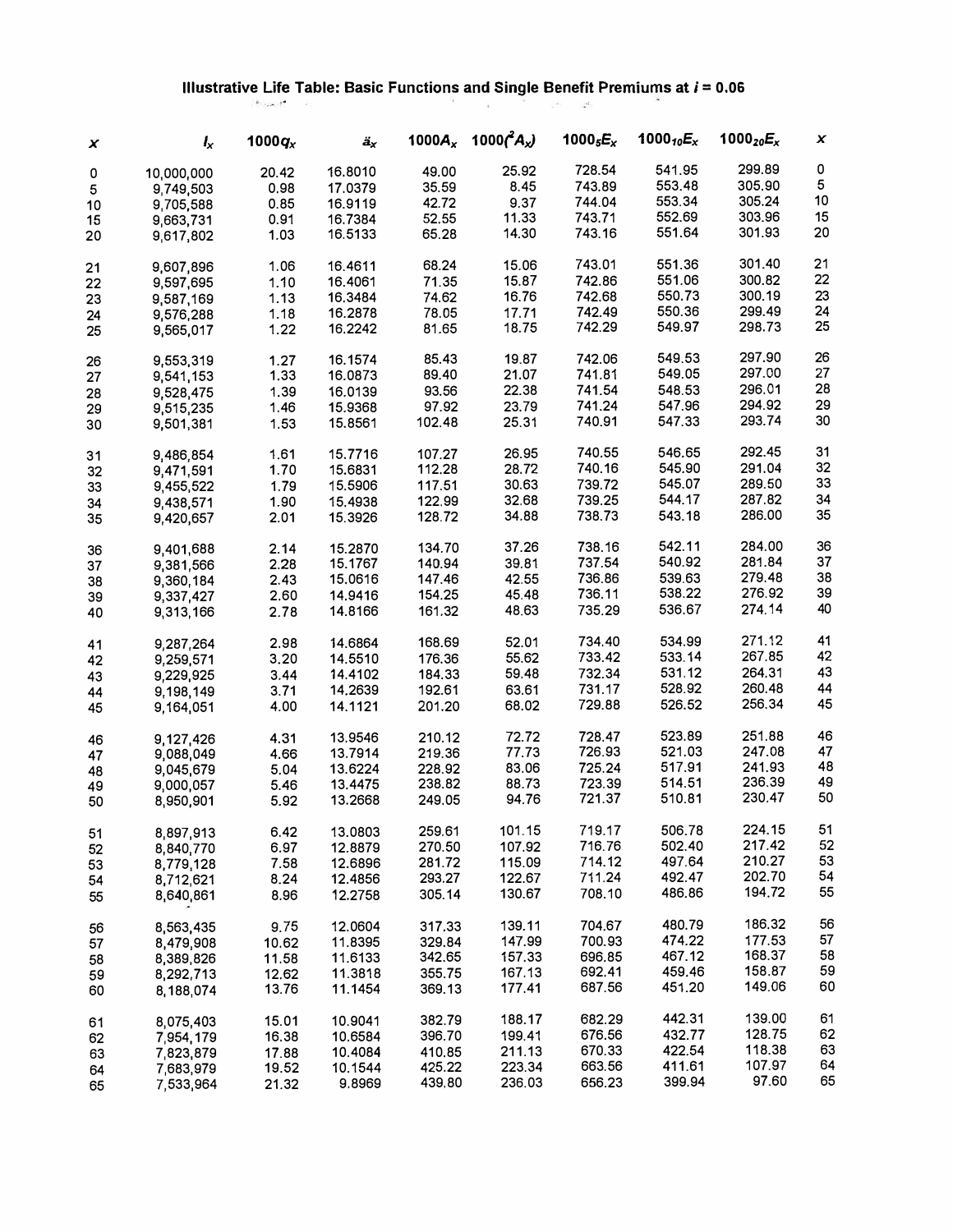## Illustrative Life Table: Basic Functions and Single Benefit Premiums at  $i = 0.06$ <br>

| x   | $I_{\mathbf{x}}$ | $1000q_x$ | $\ddot{a}_x$ | $1000A_x$ | 1000 $(A_x)$ | 1000 $_5E_x$ | 1000 $_{10}E_{x}$ | 1000 <sub>20</sub> $E_{x}$ | x   |
|-----|------------------|-----------|--------------|-----------|--------------|--------------|-------------------|----------------------------|-----|
| 66  | 7,373,338        | 23.29     | 9.6362       | 454.56    | 249.20       | 648.27       | 387.53            | 87.37                      | 66  |
| 67  | 7,201,635        | 25.44     | 9.3726       | 469.47    | 262.83       | 639.66       | 374.36            | 77.38                      | 67  |
| 68  | 7,018,432        | 27.79     | 9.1066       | 484.53    | 276.92       | 630.35       | 360.44            | 67.74                      | 68  |
|     | 6,823,367        | 30.37     | 8.8387       | 499.70    | 291 46       | 620.30       | 345.77            | 58.54                      | 69  |
| 69  |                  |           | 8.5693       | 514.95    | 306.42       | 609.46       | 330.37            | 49.88                      | 70  |
| 70  | 6,616,155        | 33.18     |              |           |              |              |                   |                            |     |
| 71  | 6,396,609        | 36.26     | 8.2988       | 530.26    | 321.78       | 597.79       | 314.27            | 41.86                      | 71  |
| 72  | 6,164,663        | 39.62     | 8.0278       | 545.60    | 337 54       | 585.25       | 297.51            | 34.53                      | 72  |
| 73  | 5,920,394        | 43.30     | 7.7568       | 560.93    | 353.64       | 571.81       | 280.17            | 27.96                      | 73  |
| 74  | 5,664,051        | 47.31     | 7.4864       | 576.24    | 370.08       | 557.43       | 262.31            | 22.19                      | 74  |
| 75  | 5,396,081        | 51.69     | 7.2170       | 591.49    | 386.81       | 542.07       | 244.03            | 17.22                      | 75  |
| 76  | 5,117,152        | 56.47     | 6.9493       | 606.65    | 403.80       | 525.71       | 225.46            | 13.04                      | 76  |
| 77  | 4,828,182        | 61.68     | 6,6836       | 621.68    | 421.02       | 508.35       | 206.71            | 9.61                       | 77  |
| 78  | 4,530,360        | 67.37     | 6,4207       | 636.56    | 438.42       | 489.97       | 187.94            | 6.88                       | 78  |
| 79  | 4,225,163        | 73.56     | 6.1610       | 651.26    | 455.95       | 470.57       | 169.31            | 4.77                       | 79  |
| 80  | 3,914,365        | 80.30     | 5,9050       | 665.75    | 473.59       | 450.19       | 151.00            | 3.19                       | 80  |
|     |                  |           |              | 680.00    | 491.27       | 428.86       | 133.19            | 2.05                       | 81  |
| 81  | 3,600,038        | 87.64     | 5.6533       |           | 508.96       |              | 116.06            | 1.27                       | 82  |
| 82  | 3,284,542        | 95.61     | 5.4063       | 693.98    |              | 406.62       | 99.81             | 0.75                       | 83  |
| 83  | 2,970,496        | 104.28    | 5,1645       | 707.67    | 526.60       | 383.57       |                   |                            |     |
| 84  | 2,660,734        | 113.69    | 4.9282       | 721.04    | 544.15       | 359.79       | 84.59             | 0.42                       | 84  |
| 85  | 2,358,246        | 123.89    | 4.6980       | 734.07    | 561.57       | 335.40       | 70.56             | 0.22                       | 85  |
| 86  | 2,066,090        | 134.94    | 4.4742       | 746.74    | 578.80       | 310.56       | 57.83             | 0.11                       | 86  |
| 87  | 1,787,299        | 146.89    | 4.2571       | 759.03    | 595.79       | 285.44       | 46.50             | 0.05                       | 87  |
| 88  | 1,524,758        | 159.81    | 4.0470       | 770.92    | 612.51       | 260.21       | 36.61             | 0.02                       | 88  |
| 89  | 1,281,083        | 173.75    | 3.8442       | 782.41    | 628.92       | 235.11       | 28.17             | 0.01                       | 89  |
| 90  | 1,058,491        | 188.77    | 3.6488       | 793.46    | 644 96       | 210.36       | 21.13             | 0.00                       | 90  |
| 91  | 858,676          | 204.93    | 3.4611       | 804.09    | 660.61       | 186.21       | 15.41             | 0.00                       | 91  |
| 92  | 682,707          | 222.27    | 3.2812       | 814.27    | 675.83       | 162.90       | 10.91             | 0.00                       | 92  |
| 93  | 530,959          | 240,86    | 3.1091       | 824.01    | 690.59       | 140.69       | 7.47              | 0.00                       | 93  |
| 94  | 403,072          | 260.73    | 2.9450       | 833.30    | 704.86       | 119.79       | 4.93              | 0.00                       | 94  |
| 95  | 297,981          | 281.91    | 2.7888       | 842.14    | 718.61       | 100.43       | 3.13              | 0.00                       | 95  |
|     |                  |           |              |           |              |              |                   |                            |     |
| 96  | 213,977          | 304.45    | 2.6406       | 850.53    | 731.83       | 82.78        | 1.90              | 0.00                       | 96  |
| 97  | 148,832          | 328.34    | 2,5002       | 858.48    | 744.50       | 66.97        | 1.10              | 0.00                       | 97  |
| 98  | 99,965           | 353.60    | 2.3676       | 865.99    | 756.60       | 53.09        | 0.60              | 0.00                       | 98  |
| 99  | 64,617           | 380.20    | 2.2426       | 873.06    | 768.13       | 41.14        | 0.31              | 0.00                       | 99  |
| 100 | 40,049           | 408.12    | 2.1252       | 879.70    | 779.08       | 31.12        | 0.15              | 0.00                       | 100 |
| 101 | 23,705           | 437.28    | 2.0152       | 885.93    | 789.44       | 22.91        | 0.07              | 0.00                       | 101 |
| 102 | 13,339           | 467.61    | 1.9123       | 891.76    | 799.21       | 16.37        | 0.03              | 0.00                       | 102 |
| 103 | 7,101            | 498.99    | 1.8164       | 897.19    | 808.41       | 11.33        | 0.01              | 0.00                       | 103 |
| 104 | 3,558            | 531.28    | 1.7273       | 902.23    | 817.02       | 7.56         | 0.00              | 0,00                       | 104 |
| 105 | 1,668            | 564.29    | 1.6447       | 906.90    | 825.06       | 4.86         | 0.00              | 0.00                       | 105 |
|     |                  | 597.83    | 1.5685       |           | 832.53       | 2.99         | 0.00              | 0.00                       | 106 |
| 106 | 727              |           |              | 911.22    |              | 1.76         | 0.00              | 0.00                       | 107 |
| 107 | 292              | 631.64    | 1.4984       | 915.19    | 839.46       |              |                   |                            |     |
| 108 | 108              | 665.45    | 1.4341       | 918.82    | 845.84       | 0.98         | 0.00              | 0.00                       | 108 |
| 109 | 36               | 698.97    | 1.3755       | 922.14    | 851.69       | 0.52         | 0.00              | 0.00                       | 109 |
| 110 | 11               | 731.87    | 1.3223       | 925.15    | 857.04       | 0.26         | 0.00              | 0.00                       | 110 |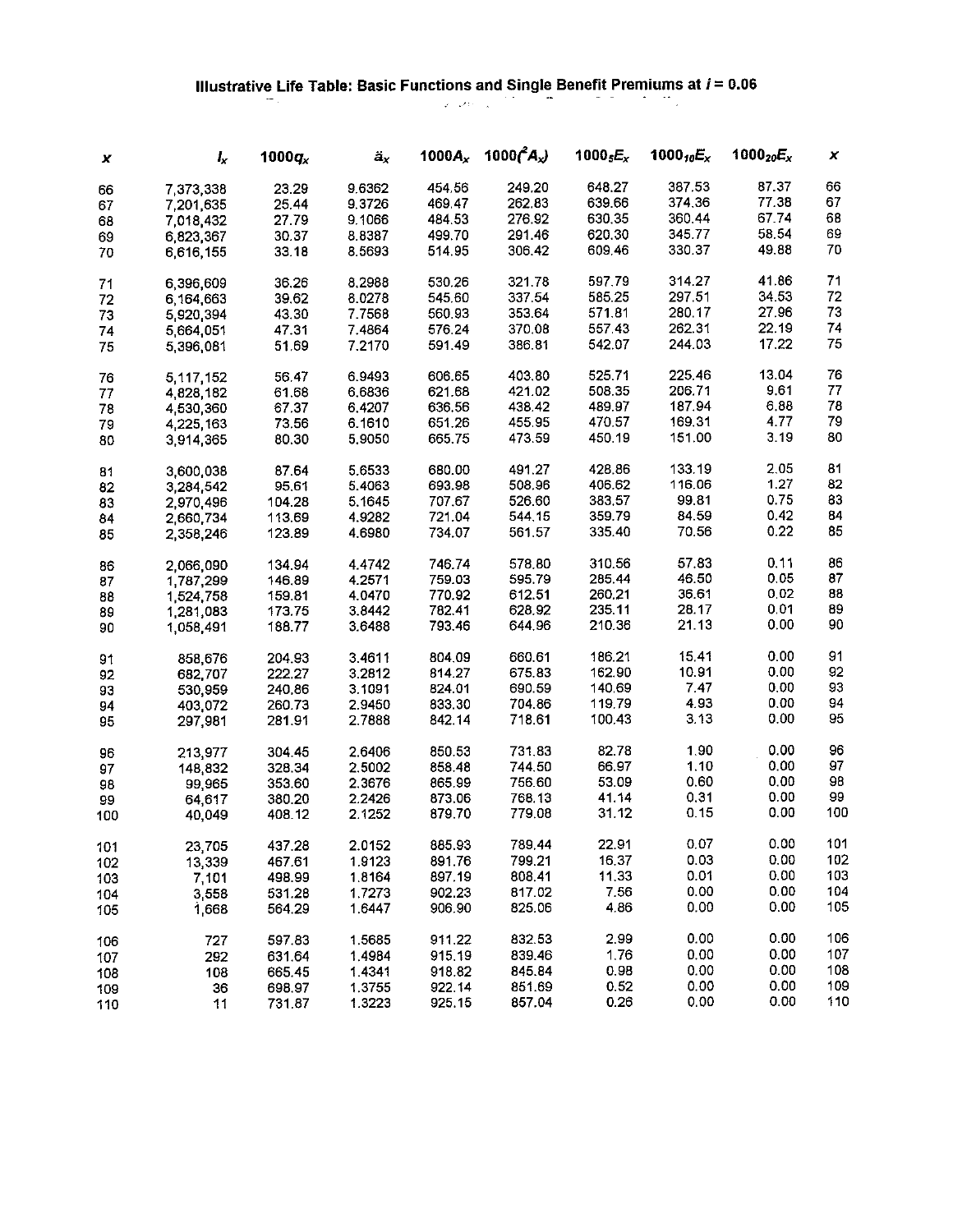|  |  | Interest Functions at $i = 0.06$ |
|--|--|----------------------------------|
|--|--|----------------------------------|

L.

| m                        | (n)                                                 | $\bm{a}^{(m)}$                                      | i/i <sup>(m)</sup>                                  | d/d <sup>(m)</sup>                                  | $\alpha(m)$                                         | $\beta(m)$                                          |
|--------------------------|-----------------------------------------------------|-----------------------------------------------------|-----------------------------------------------------|-----------------------------------------------------|-----------------------------------------------------|-----------------------------------------------------|
| 2<br>4<br>12<br>$\infty$ | 0.06000<br>0.05913<br>0.05870<br>0.05841<br>0.05827 | 0.05660<br>0.05743<br>0.05785<br>0.05813<br>0.05827 | 1.00000<br>1.01478<br>1.02223<br>1.02721<br>1.02971 | 1.00000<br>0.98564<br>0.97852<br>0.97378<br>0.97142 | 1.00000<br>1.00021<br>1.00027<br>1.00028<br>1.00028 | 0.00000<br>0.25739<br>0.38424<br>0.46812<br>0.50985 |

Special Note: Unless specified, the force of interest is constant in each question.

 $\ddot{\phantom{0}}$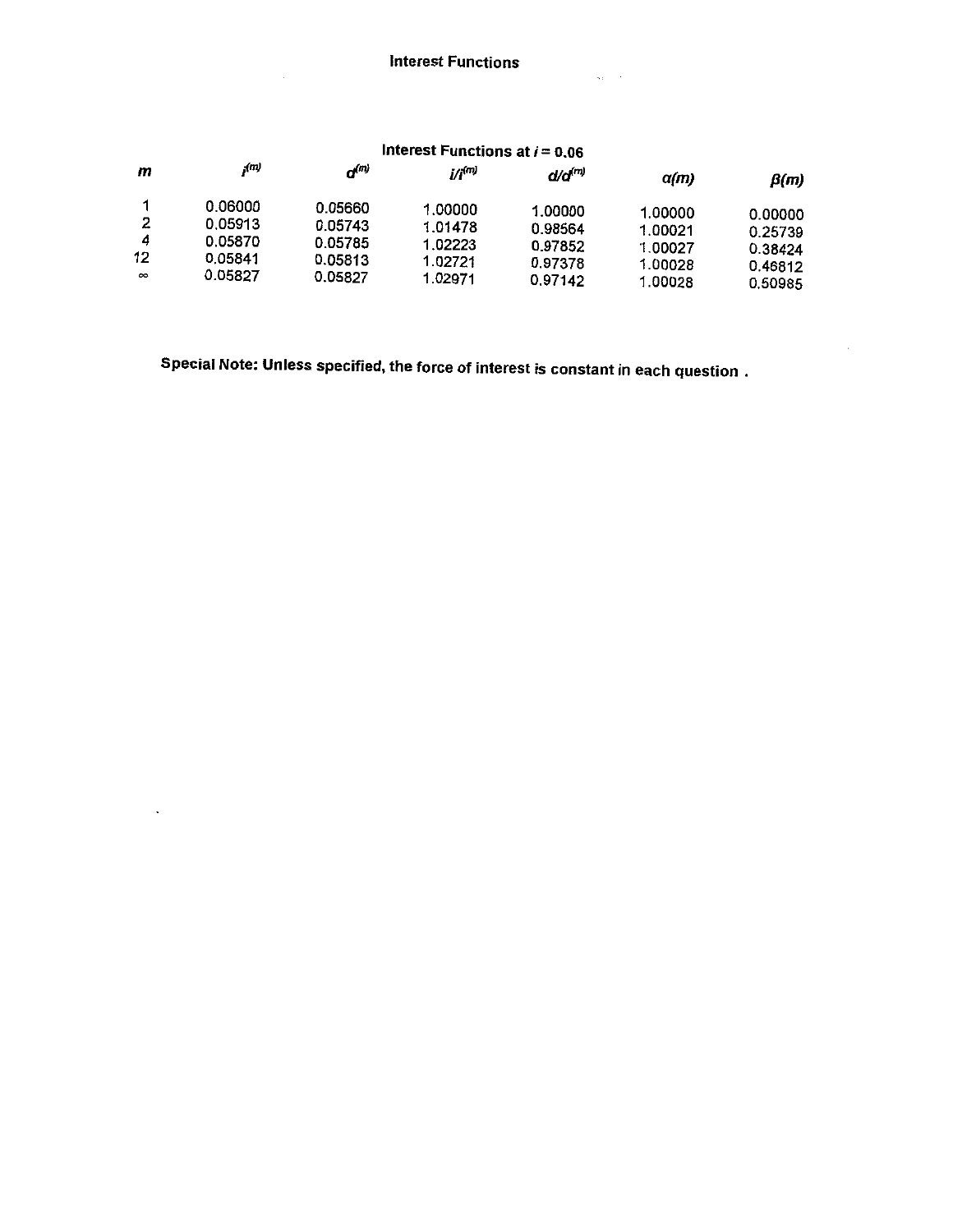### Excerpts from the Appendices to Loss Models: From Data to Decisions, 2nd edition

April 21, 2005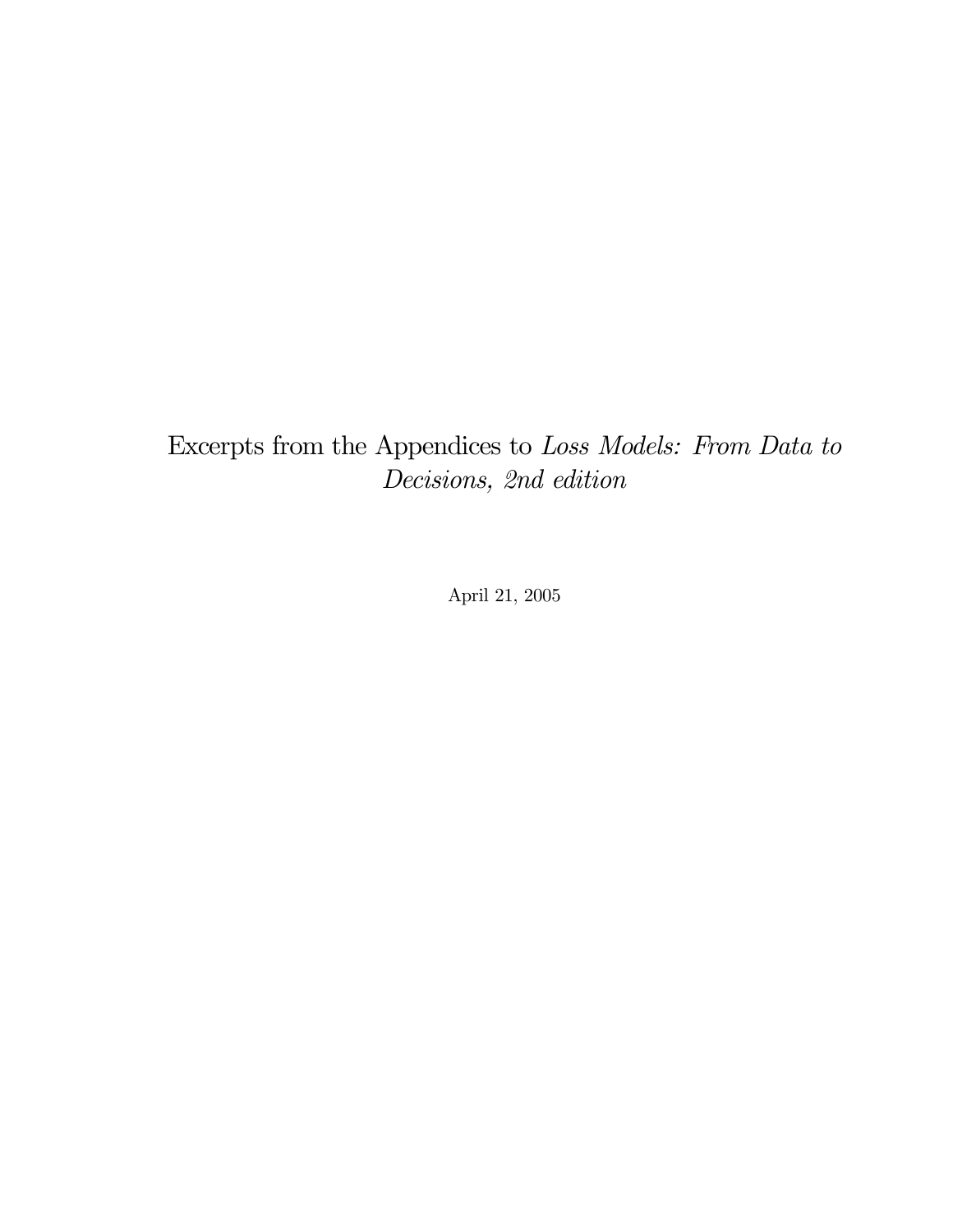## Appendix A

## An Inventory of Continuous **Distributions**

#### A.1 Introduction

The incomplete gamma function is given by

$$
\Gamma(\alpha; x) = \frac{1}{\Gamma(\alpha)} \int_0^x t^{\alpha - 1} e^{-t} dt, \quad \alpha > 0, \ x > 0
$$
  
with 
$$
\Gamma(\alpha) = \int_0^\infty t^{\alpha - 1} e^{-t} dt, \quad \alpha > 0.
$$

Also, define

$$
G(\alpha; x) = \int_x^{\infty} t^{\alpha - 1} e^{-t} dt, \quad x > 0.
$$

Integration by parts produces the relationship

$$
G(\alpha; x) = -\frac{x^{\alpha}e^{-x}}{\alpha} + \frac{1}{\alpha}G(\alpha + 1; x)
$$

For negative  $\alpha$ , this can repeated until the first argument is postive, say at  $\alpha + k$ . Then the incomplete gamma function can be evaluated from

$$
G(\alpha + k; x) = \Gamma(\alpha + k)[1 - \Gamma(\alpha + k; x)].
$$

The incomplete beta function is given by

$$
\beta(a, b; x) = \frac{\Gamma(a+b)}{\Gamma(a)\Gamma(b)} \int_0^x t^{a-1} (1-t)^{b-1} dt, \quad a > 0, \ b > 0, \ 0 < x < 1.
$$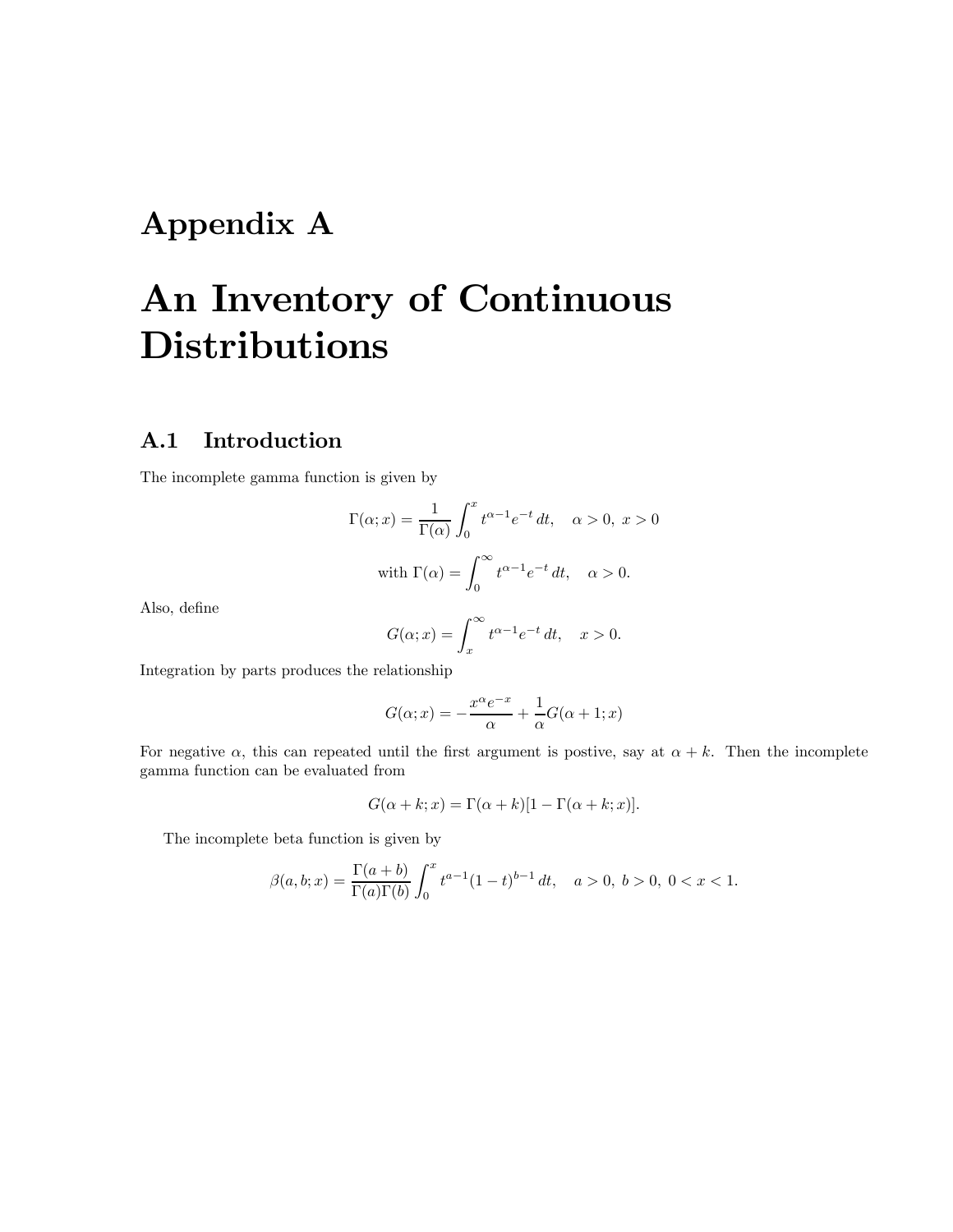#### A.2 Transformed beta family

#### A.2.3 Three-parameter distributions

A.2.3.1 Generalized Pareto (beta of the second kind)— $\alpha, \theta, \tau$ 

$$
f(x) = \frac{\Gamma(\alpha + \tau)}{\Gamma(\alpha)\Gamma(\tau)} \frac{\theta^{\alpha} x^{\tau - 1}}{(x + \theta)^{\alpha + \tau}} \qquad F(x) = \beta(\tau, \alpha; u), \quad u = \frac{x}{x + \theta}
$$
  
\n
$$
E[X^{k}] = \frac{\theta^{k} \Gamma(\tau + k) \Gamma(\alpha - k)}{\Gamma(\alpha) \Gamma(\tau)}, \quad -\tau < k < \alpha
$$
  
\n
$$
E[X^{k}] = \frac{\theta^{k} \tau(\tau + 1) \cdots (\tau + k - 1)}{(\alpha - 1) \cdots (\alpha - k)}, \quad \text{if } k \text{ is an integer}
$$
  
\n
$$
E[(X \wedge x)^{k}] = \frac{\theta^{k} \Gamma(\tau + k) \Gamma(\alpha - k)}{\Gamma(\alpha) \Gamma(\tau)} \beta(\tau + k, \alpha - k; u) + x^{k} [1 - F(x)], \quad k > -\tau
$$
  
\n
$$
\text{mode} = \theta \frac{\tau - 1}{\alpha + 1}, \quad \tau > 1, \text{ else } 0
$$

#### A.2.3.2 Burr (Burr Type XII, Singh-Maddala)— $\alpha, \theta, \gamma$

$$
f(x) = \frac{\alpha \gamma (x/\theta)^{\gamma}}{x[1 + (x/\theta)^{\gamma}]^{\alpha+1}} \qquad F(x) = 1 - u^{\alpha}, \quad u = \frac{1}{1 + (x/\theta)^{\gamma}}
$$

$$
E[X^{k}] = \frac{\theta^{k} \Gamma(1 + k/\gamma) \Gamma(\alpha - k/\gamma)}{\Gamma(\alpha)}, \quad -\gamma < k < \alpha \gamma
$$

$$
E[(X \wedge x)^{k}] = \frac{\theta^{k} \Gamma(1 + k/\gamma) \Gamma(\alpha - k/\gamma)}{\Gamma(\alpha)} \beta(1 + k/\gamma, \alpha - k/\gamma; 1 - u) + x^{k} u^{\alpha}, \quad k > -\gamma
$$

$$
\text{mode} = \theta \left(\frac{\gamma - 1}{\alpha \gamma + 1}\right)^{1/\gamma}, \quad \gamma > 1, \text{ else } 0
$$

#### A.2.3.3 Inverse Burr (Dagum)– $\tau, \theta, \gamma$

$$
f(x) = \frac{\tau \gamma (x/\theta)^{\gamma \tau}}{x[1 + (x/\theta)^{\gamma}]^{\tau+1}} \qquad F(x) = u^{\tau}, \quad u = \frac{(x/\theta)^{\gamma}}{1 + (x/\theta)^{\gamma}}
$$

$$
E[X^k] = \frac{\theta^k \Gamma(\tau + k/\gamma) \Gamma(1 - k/\gamma)}{\Gamma(\tau)}, \quad -\tau \gamma < k < \gamma
$$

$$
E[(X \wedge x)^k] = \frac{\theta^k \Gamma(\tau + k/\gamma) \Gamma(1 - k/\gamma)}{\Gamma(\tau)} \beta(\tau + k/\gamma, 1 - k/\gamma; u) + x^k [1 - u^{\tau}], \quad k > -\tau \gamma
$$

$$
\text{mode} = \theta \left(\frac{\tau \gamma - 1}{\gamma + 1}\right)^{1/\gamma}, \quad \tau \gamma > 1, \text{ else } 0
$$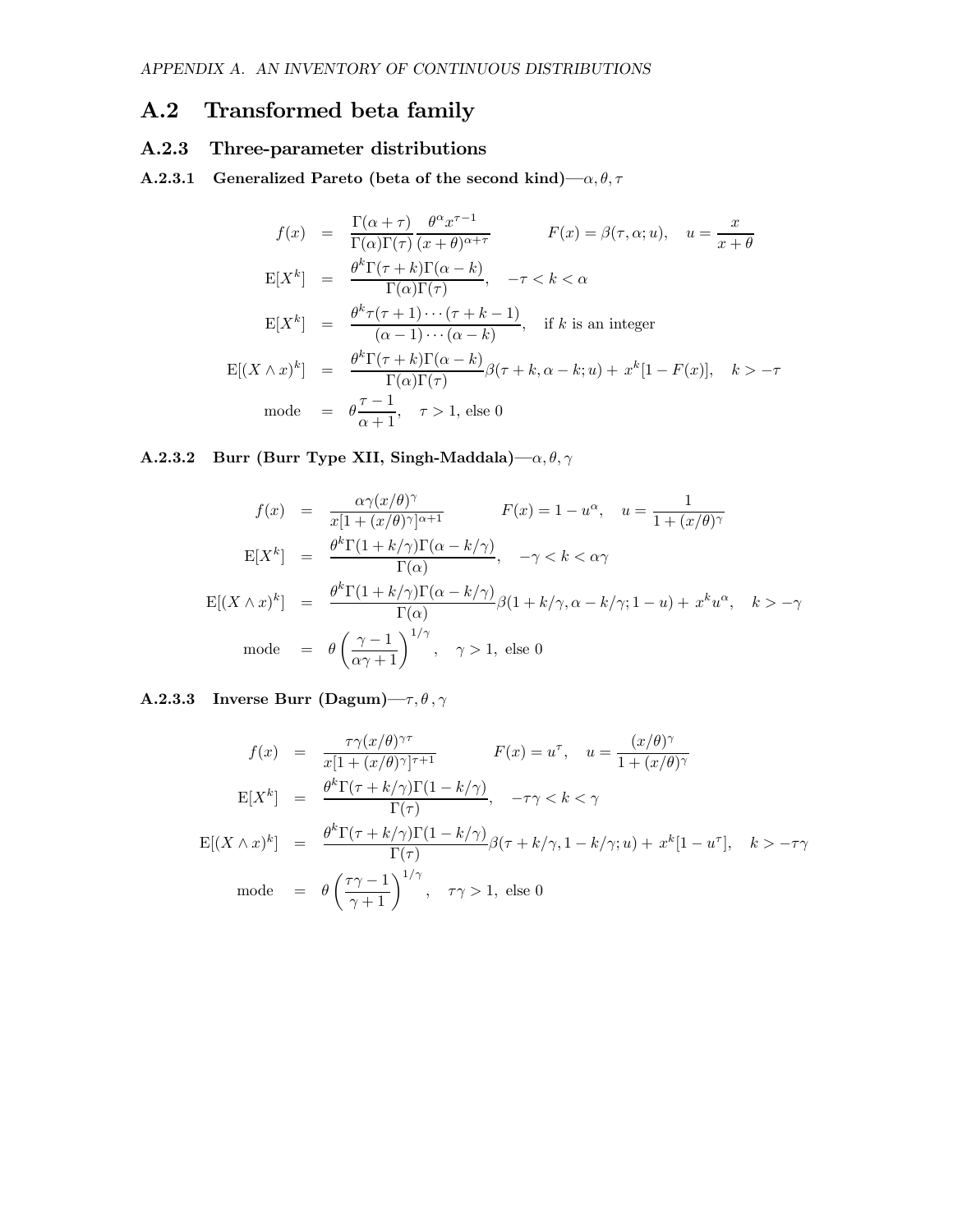#### A.2.4 Two-parameter distributions

A.2.4.1 Pareto— $\alpha, \theta$ 

$$
f(x) = \frac{\alpha \theta^{\alpha}}{(x + \theta)^{\alpha + 1}} \qquad F(x) = 1 - \left(\frac{\theta}{x + \theta}\right)^{\alpha}
$$
  
\n
$$
E[X^{k}] = \frac{\theta^{k} \Gamma(k + 1) \Gamma(\alpha - k)}{\Gamma(\alpha)}, \quad -1 < k < \alpha
$$
  
\n
$$
E[X^{k}] = \frac{\theta^{k} k!}{(\alpha - 1) \cdots (\alpha - k)}, \text{ if } k \text{ is an integer}
$$
  
\n
$$
E[X \wedge x] = \frac{\theta}{\alpha - 1} \left[1 - \left(\frac{\theta}{x + \theta}\right)^{\alpha - 1}\right], \quad \alpha \neq 1
$$
  
\n
$$
E[X \wedge x] = -\theta \ln \left(\frac{\theta}{x + \theta}\right), \quad \alpha = 1
$$
  
\n
$$
E[(X \wedge x)^{k}] = \frac{\theta^{k} \Gamma(k + 1) \Gamma(\alpha - k)}{\Gamma(\alpha)} \beta[k + 1, \alpha - k; x/(x + \theta)] + x^{k} \left(\frac{\theta}{x + \theta}\right)^{\alpha}, \text{ all } k
$$
  
\n
$$
\text{mode} = 0
$$

#### A.2.4.2 Inverse Pareto— $\tau, \theta$

$$
f(x) = \frac{\tau \theta x^{\tau - 1}}{(x + \theta)^{\tau + 1}} \qquad F(x) = \left(\frac{x}{x + \theta}\right)^{\tau}
$$
  
\n
$$
E[X^k] = \frac{\theta^k \Gamma(\tau + k) \Gamma(1 - k)}{\Gamma(\tau)}, \quad -\tau < k < 1
$$
  
\n
$$
E[X^k] = \frac{\theta^k(-k)!}{(\tau - 1) \cdots (\tau + k)}, \quad \text{if } k \text{ is a negative integer}
$$
  
\n
$$
E[(X \wedge x)^k] = \theta^k \tau \int_0^{x/(x + \theta)} y^{\tau + k - 1} (1 - y)^{-k} dy + x^k \left[1 - \left(\frac{x}{x + \theta}\right)^{\tau}\right], \quad k > -\tau
$$
  
\n
$$
\text{mode} = \theta \frac{\tau - 1}{2}, \quad \tau > 1, \text{ else } 0
$$

A.2.4.3 Loglogistic (Fisk)– $\gamma, \theta$ 

$$
f(x) = \frac{\gamma(x/\theta)^{\gamma}}{x[1 + (x/\theta)^{\gamma}]^2} \qquad F(x) = u, \quad u = \frac{(x/\theta)^{\gamma}}{1 + (x/\theta)^{\gamma}}
$$

$$
E[X^k] = \theta^k \Gamma(1 + k/\gamma) \Gamma(1 - k/\gamma), \quad -\gamma < k < \gamma
$$

$$
E[(X \wedge x)^k] = \theta^k \Gamma(1 + k/\gamma) \Gamma(1 - k/\gamma) \beta(1 + k/\gamma, 1 - k/\gamma; u) + x^k (1 - u), \quad k > -\gamma
$$

$$
\text{mode} = \theta \left(\frac{\gamma - 1}{\gamma + 1}\right)^{1/\gamma}, \quad \gamma > 1, \text{ else } 0
$$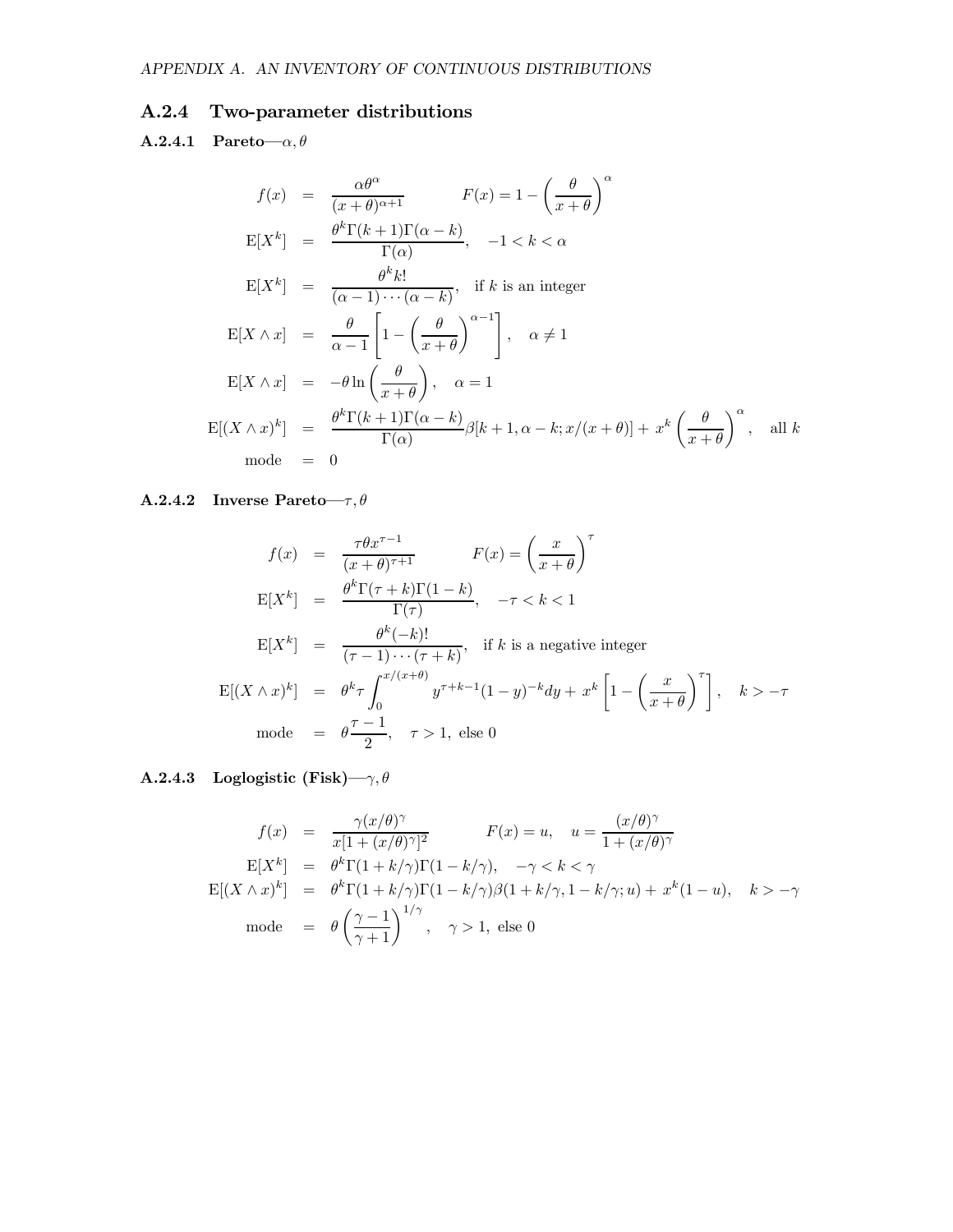#### A.2.4.4 Paralogistic— $\alpha, \theta$

This is a Burr distribution with  $\gamma = \alpha$ .

$$
f(x) = \frac{\alpha^2 (x/\theta)^{\alpha}}{x[1 + (x/\theta)^{\alpha}]^{\alpha+1}} \qquad F(x) = 1 - u^{\alpha}, \quad u = \frac{1}{1 + (x/\theta)^{\alpha}}
$$

$$
E[X^k] = \frac{\theta^k \Gamma(1 + k/\alpha) \Gamma(\alpha - k/\alpha)}{\Gamma(\alpha)}, \quad -\alpha < k < \alpha^2
$$

$$
E[(X \wedge x)^k] = \frac{\theta^k \Gamma(1 + k/\alpha) \Gamma(\alpha - k/\alpha)}{\Gamma(\alpha)} \beta(1 + k/\alpha, \alpha - k/\alpha; 1 - u) + x^k u^{\alpha}, \quad k > -\alpha
$$

$$
\text{mode} = \theta \left(\frac{\alpha - 1}{\alpha^2 + 1}\right)^{1/\alpha}, \quad \alpha > 1, \text{ else } 0
$$

#### A.2.4.5 Inverse paralogistic— $\tau, \theta$

This is an inverse Burr distribution with  $\gamma = \tau$ .

$$
f(x) = \frac{\tau^2 (x/\theta)^{\tau^2}}{x[1 + (x/\theta)^{\tau}]^{\tau+1}} \qquad F(x) = u^{\tau}, \quad u = \frac{(x/\theta)^{\tau}}{1 + (x/\theta)^{\tau}}
$$

$$
E[X^k] = \frac{\theta^k \Gamma(\tau + k/\tau) \Gamma(1 - k/\tau)}{\Gamma(\tau)}, \quad -\tau^2 < k < \tau
$$

$$
E[(X \wedge x)^k] = \frac{\theta^k \Gamma(\tau + k/\tau) \Gamma(1 - k/\tau)}{\Gamma(\tau)} \beta(\tau + k/\tau, 1 - k/\tau; u) + x^k [1 - u^{\tau}], \quad k > -\tau^2
$$

$$
\text{mode} = \theta(\tau - 1)^{1/\tau}, \quad \tau > 1, \text{ else } 0
$$

#### A.3 Transformed gamma family

#### A.3.2 Two-parameter distributions

A.3.2.1 Gamma $-\alpha, \theta$ 

$$
f(x) = \frac{(x/\theta)^{\alpha}e^{-x/\theta}}{x\Gamma(\alpha)}
$$

$$
F(x) = \Gamma(\alpha; x/\theta)
$$

$$
M(t) = (1 - \theta t)^{-\alpha}, \quad t < 1/\theta
$$

$$
E[X^k] = \frac{\theta^k \Gamma(\alpha + k)}{\Gamma(\alpha)}, \quad k > -\alpha
$$

$$
E[X^k] = \theta^k(\alpha + k - 1) \cdots \alpha, \quad \text{if } k \text{ is an integer}
$$

$$
E[(X \wedge x)^k] = \frac{\theta^k \Gamma(\alpha + k)}{\Gamma(\alpha)} \Gamma(\alpha + k; x/\theta) + x^k [1 - \Gamma(\alpha; x/\theta)], \quad k > -\alpha
$$
  
=  $\alpha(\alpha + 1) \cdots (\alpha + k - 1) \theta^k \Gamma(\alpha + k; x/\theta) + x^k [1 - \Gamma(\alpha; x/\theta)], \quad k \text{ an integer}$   
mode =  $\theta(\alpha - 1), \quad \alpha > 1$ , else 0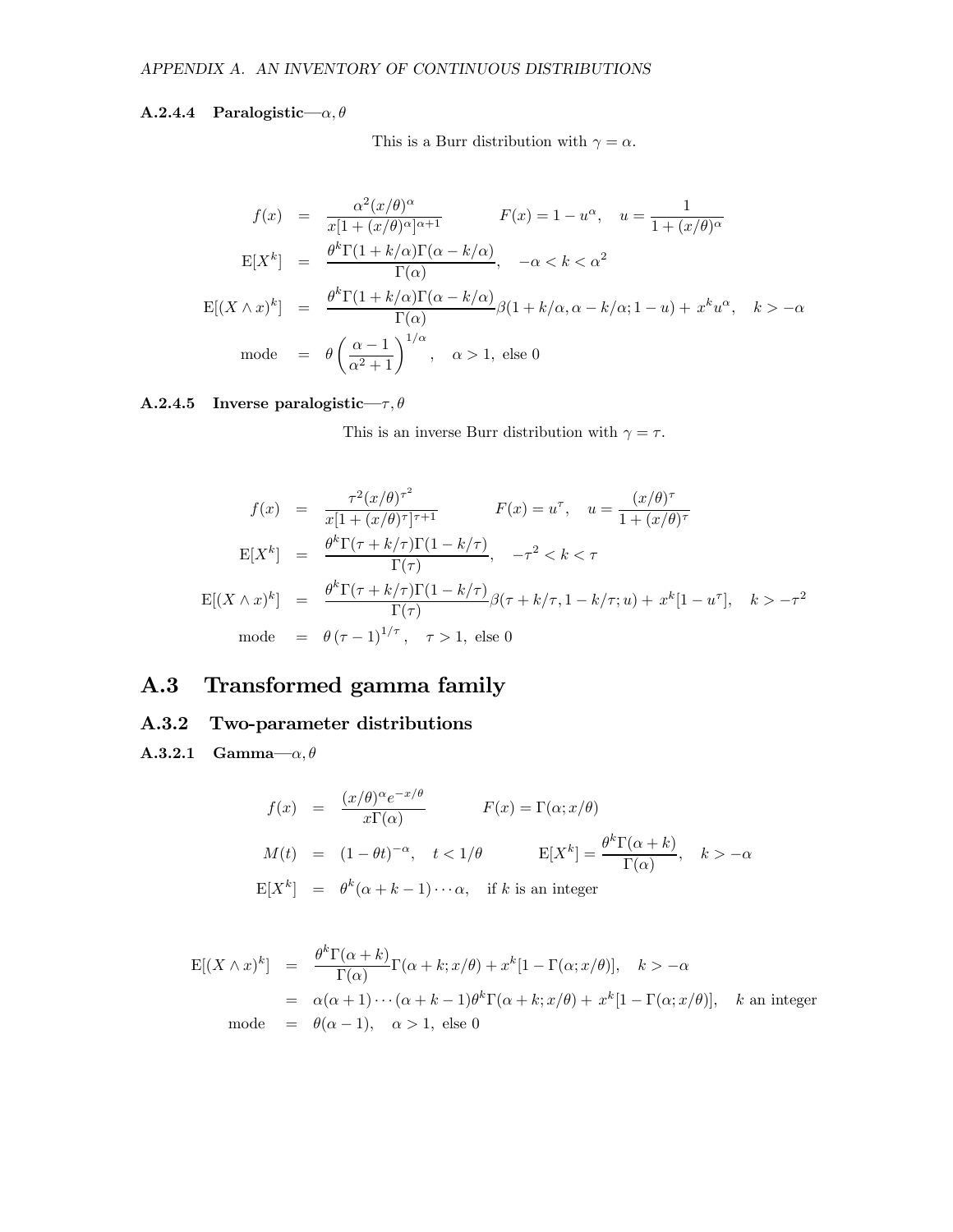#### A.3.2.2 Inverse gamma (Vinci)— $\alpha, \theta$

$$
f(x) = \frac{(\theta/x)^{\alpha}e^{-\theta/x}}{x\Gamma(\alpha)}
$$

$$
F(x) = 1 - \Gamma(\alpha; \theta/x)
$$

$$
E[X^{k}] = \frac{\theta^{k}\Gamma(\alpha - k)}{\Gamma(\alpha)}, \quad k < \alpha
$$

$$
E[X^{k}] = \frac{\theta^{k}}{\Gamma(\alpha - 1) \cdots (\alpha - k)}, \quad \text{if } k \text{ is an integer}
$$

$$
E[(X \wedge x)^{k}] = \frac{\theta^{k}\Gamma(\alpha - k)}{\Gamma(\alpha)}[1 - \Gamma(\alpha - k; \theta/x)] + x^{k}\Gamma(\alpha; \theta/x)
$$

$$
= \frac{\theta^{k}\Gamma(\alpha - k)}{\Gamma(\alpha)}G(\alpha - k; \theta/x) + x^{k}\Gamma(\alpha; \theta/x), \text{ all } k
$$

$$
\text{mode} = \theta/(\alpha + 1)
$$

#### **A.3.2.3** Weibull– $\theta$ ,  $\tau$

$$
f(x) = \frac{\tau(x/\theta)^{\tau} e^{-(x/\theta)^{\tau}}}{x} \qquad F(x) = 1 - e^{-(x/\theta)^{\tau}}
$$
  
\n
$$
E[X^{k}] = \theta^{k} \Gamma(1 + k/\tau), \quad k > -\tau
$$
  
\n
$$
E[(X \wedge x)^{k}] = \theta^{k} \Gamma(1 + k/\tau) \Gamma[1 + k/\tau; (x/\theta)^{\tau}] + x^{k} e^{-(x/\theta)^{\tau}}, \quad k > -\tau
$$
  
\n
$$
\text{mode} = \theta \left(\frac{\tau - 1}{\tau}\right)^{1/\tau}, \quad \tau > 1, \text{ else } 0
$$

A.3.2.4 Inverse Weibull (log Gompertz)– $\theta$ ,  $\tau$ 

$$
f(x) = \frac{\tau(\theta/x)^{\tau}e^{-(\theta/x)^{\tau}}}{x} \qquad F(x) = e^{-(\theta/x)^{\tau}}
$$
  
\n
$$
E[X^{k}] = \theta^{k}\Gamma(1 - k/\tau), \quad k < \tau
$$
  
\n
$$
E[(X \wedge x)^{k}] = \theta^{k}\Gamma(1 - k/\tau)\{1 - \Gamma[1 - k/\tau; (\theta/x)^{\tau}]\} + x^{k} \left[1 - e^{-(\theta/x)^{\tau}}\right], \quad \text{all } k
$$
  
\n
$$
= \theta^{k}\Gamma(1 - k/\tau)G[1 - k/\tau; (\theta/x)^{\tau}] + x^{k} \left[1 - e^{-(\theta/x)^{\tau}}\right]
$$
  
\nmode =  $\theta\left(\frac{\tau}{\tau + 1}\right)^{1/\tau}$ 

#### A.3.3 One-parameter distributions

A.3.3.1 Exponential– $\theta$ 

$$
f(x) = \frac{e^{-x/\theta}}{\theta} \qquad F(x) = 1 - e^{-x/\theta}
$$
  
\n
$$
M(t) = (1 - \theta t)^{-1} \qquad E[X^k] = \theta^k \Gamma(k+1), \quad k > -1
$$
  
\n
$$
E[X^k] = \theta^k k!, \quad \text{if } k \text{ is an integer}
$$
  
\n
$$
E[X \wedge x] = \theta(1 - e^{-x/\theta})
$$
  
\n
$$
E[(X \wedge x)^k] = \theta^k \Gamma(k+1) \Gamma(k+1; x/\theta) + x^k e^{-x/\theta}, \quad k > -1
$$
  
\n
$$
= \theta^k k! \Gamma(k+1; x/\theta) + x^k e^{-x/\theta}, \quad k \text{ an integer}
$$
  
\n
$$
\text{mode} = 0
$$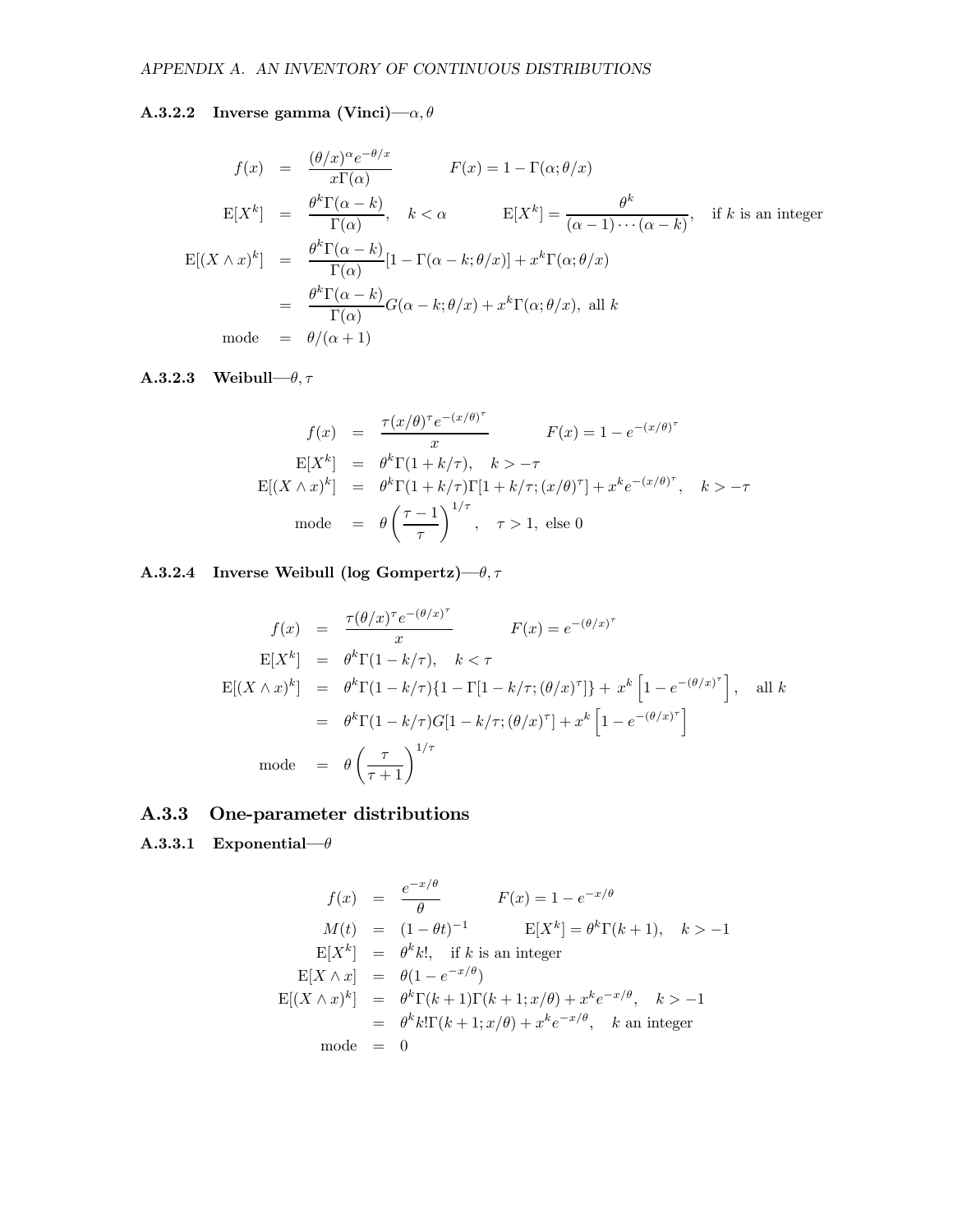#### A.3.3.2 Inverse exponential– $\theta$

$$
f(x) = \frac{\theta e^{-\theta/x}}{x^2} \qquad F(x) = e^{-\theta/x}
$$
  
\n
$$
E[X^k] = \theta^k \Gamma(1-k), \quad k < 1
$$
  
\n
$$
E[(X \wedge x)^k] = \theta^k G(1-k; \theta/x) + x^k (1 - e^{-\theta/x}), \quad \text{all } k
$$
  
\nmode = \theta/2

#### A.4 Other distributions

A.4.1.1 Lognormal— $\mu$ , $\sigma$  ( $\mu$  can be negative)

$$
f(x) = \frac{1}{x\sigma\sqrt{2\pi}} \exp(-z^2/2) = \phi(z)/(\sigma x), \quad z = \frac{\ln x - \mu}{\sigma} \qquad F(x) = \Phi(z)
$$

$$
E[X^k] = \exp(k\mu + k^2\sigma^2/2)
$$

$$
E[(X \wedge x)^k] = \exp(k\mu + k^2\sigma^2/2)\Phi\left(\frac{\ln x - \mu - k\sigma^2}{\sigma}\right) + x^k[1 - F(x)]
$$

$$
\text{mode} = \exp(\mu - \sigma^2)
$$

A.4.1.2 Inverse Gaussian— $\mu, \theta$ 

$$
f(x) = \left(\frac{\theta}{2\pi x^3}\right)^{1/2} \exp\left(-\frac{\theta z^2}{2x}\right), \quad z = \frac{x - \mu}{\mu}
$$
  
\n
$$
F(x) = \Phi\left[z\left(\frac{\theta}{x}\right)^{1/2}\right] + \exp\left(\frac{2\theta}{\mu}\right)\Phi\left[-y\left(\frac{\theta}{x}\right)^{1/2}\right], \quad y = \frac{x + \mu}{\mu}
$$
  
\n
$$
M(t) = \exp\left[\frac{\theta}{\mu}\left(1 - \sqrt{1 - \frac{2t\mu^2}{\theta}}\right)\right], \quad t < \frac{\theta}{2\mu^2}, \qquad E[X] = \mu, \quad \text{Var}[X] = \mu^3/\theta
$$
  
\n
$$
E[X \wedge x] = x - \mu z \Phi\left[z\left(\frac{\theta}{x}\right)^{1/2}\right] - \mu y \exp\left(\frac{2\theta}{\mu}\right)\Phi\left[-y\left(\frac{\theta}{x}\right)^{1/2}\right]
$$

#### A.4.1.3 log-t– $r, \mu, \sigma$  ( $\mu$  can be negative)

Let Y have a t distribution with r degrees of freedom. Then  $X = \exp(\sigma Y + \mu)$  has the log-t distribution. Positive moments do not exist for this distribution. Just as the t distribution has a heavier tail than the normal distribution, this distribution has a heavier tail than the lognormal distribution.

$$
f(x) = \frac{\Gamma\left(\frac{r+1}{2}\right)}{x\sigma\sqrt{\pi r}\Gamma\left(\frac{r}{2}\right)\left[1 + \frac{1}{r}\left(\frac{\ln x - \mu}{\sigma}\right)^2\right]^{(r+1)/2}},
$$
  

$$
F(x) = F_r\left(\frac{\ln x - \mu}{\sigma}\right) \text{ with } F_r(t) \text{ the cdf of a } t \text{ distribution with } r \text{ d.f.,}
$$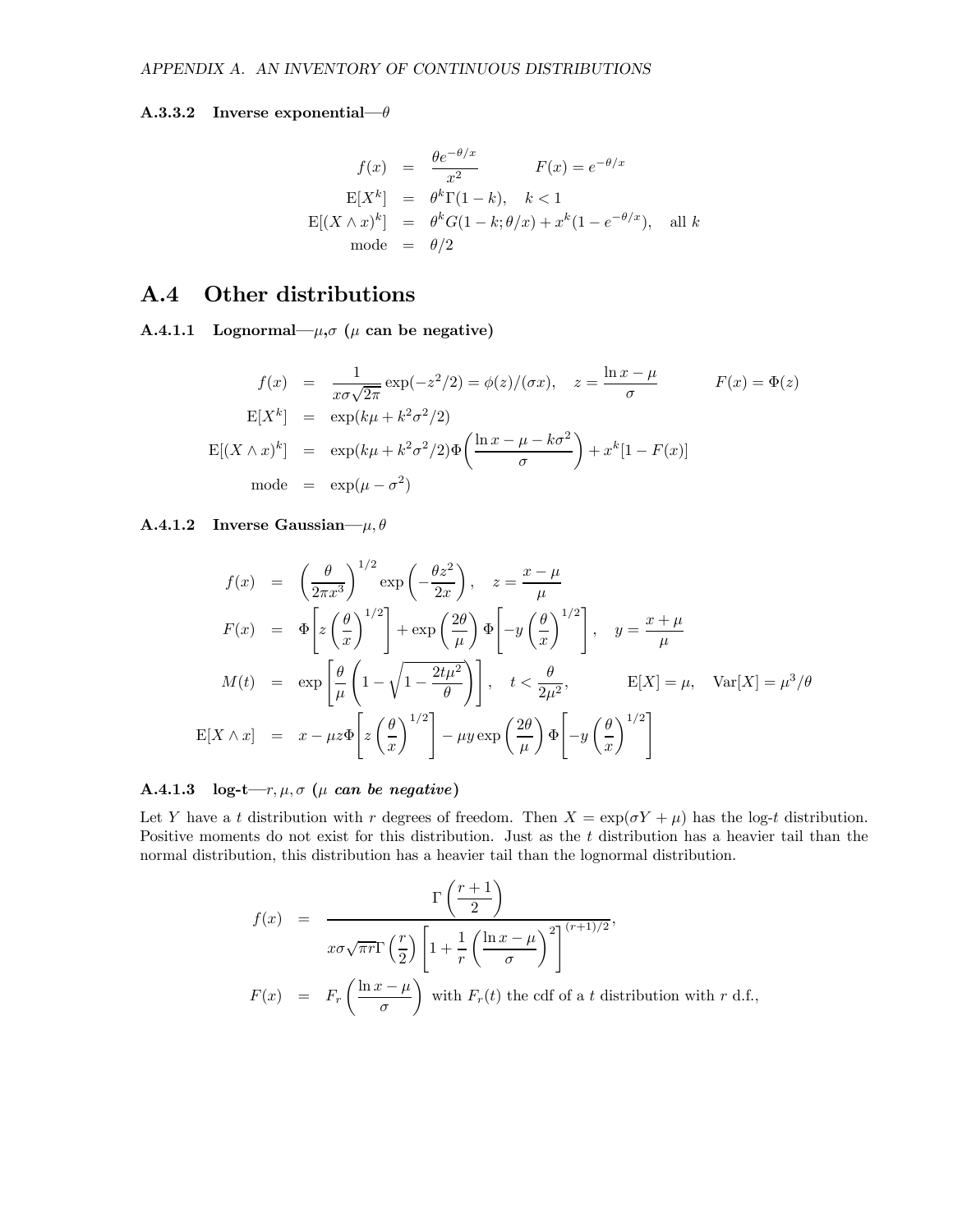$$
F(x) = \begin{cases} \frac{1}{2}\beta \left[ \frac{r}{2}, \frac{1}{2}; \frac{r}{r + \left(\frac{\ln x - \mu}{\sigma}\right)^2} \right], & 0 < x \le e^{\mu}, \\ 1 - \frac{1}{2}\beta \left[ \frac{r}{2}, \frac{1}{2}; \frac{r}{r + \left(\frac{\ln x - \mu}{\sigma}\right)^2} \right], & x \ge e^{\mu}. \end{cases}
$$

#### A.4.1.4 Single-parameter Pareto— $\alpha, \theta$

$$
f(x) = \frac{\alpha \theta^{\alpha}}{x^{\alpha+1}}, \quad x > \theta \qquad F(x) = 1 - (\theta/x)^{\alpha}, \quad x > \theta
$$
  
\n
$$
E[X^{k}] = \frac{\alpha \theta^{k}}{\alpha - k}, \quad k < \alpha \qquad E[(X \wedge x)^{k}] = \frac{\alpha \theta^{k}}{\alpha - k} - \frac{k \theta^{\alpha}}{(\alpha - k)x^{\alpha - k}}
$$
  
\nmode =  $\theta$ 

*Note:* Although there appears to be two parameters, only  $\alpha$  is a true parameter. The value of  $\theta$  must be set in advance.

#### A.5 Distributions with finite support

For these two distributions, the scale parameter  $\theta$  is assumed known.

#### **A.5.1.1** Generalized beta— $a, b, \theta, \tau$

$$
f(x) = \frac{\Gamma(a+b)}{\Gamma(a)\Gamma(b)} u^a (1-u)^{b-1} \frac{\tau}{x}, \quad 0 < x < \theta, \quad u = (x/\theta)^{\tau}
$$
\n
$$
F(x) = \beta(a, b; u)
$$
\n
$$
E[X^k] = \frac{\theta^k \Gamma(a+b) \Gamma(a+k/\tau)}{\Gamma(a) \Gamma(a+b+k/\tau)}, \quad k > -a\tau
$$
\n
$$
E[(X \wedge x)^k] = \frac{\theta^k \Gamma(a+b) \Gamma(a+k/\tau)}{\Gamma(a) \Gamma(a+b+k/\tau)} \beta(a+k/\tau, b; u) + x^k [1 - \beta(a, b; u)]
$$

A.5.1.2 beta— $a, b, \theta$ 

$$
f(x) = \frac{\Gamma(a+b)}{\Gamma(a)\Gamma(b)} u^a (1-u)^{b-1} \frac{1}{x}, \quad 0 < x < \theta, \quad u = x/\theta
$$
  
\n
$$
F(x) = \beta(a, b; u)
$$
  
\n
$$
E[X^k] = \frac{\theta^k \Gamma(a+b) \Gamma(a+k)}{\Gamma(a) \Gamma(a+b+k)}, \quad k > -a
$$
  
\n
$$
E[X^k] = \frac{\theta^k a(a+1) \cdots (a+k-1)}{(a+b)(a+b+1) \cdots (a+b+k-1)}, \quad \text{if } k \text{ is an integer}
$$
  
\n
$$
E[(X \wedge x)^k] = \frac{\theta^k a(a+1) \cdots (a+k-1)}{(a+b)(a+b+1) \cdots (a+b+k-1)} \beta(a+k, b; u)
$$
  
\n
$$
+x^k [1 - \beta(a, b; u)]
$$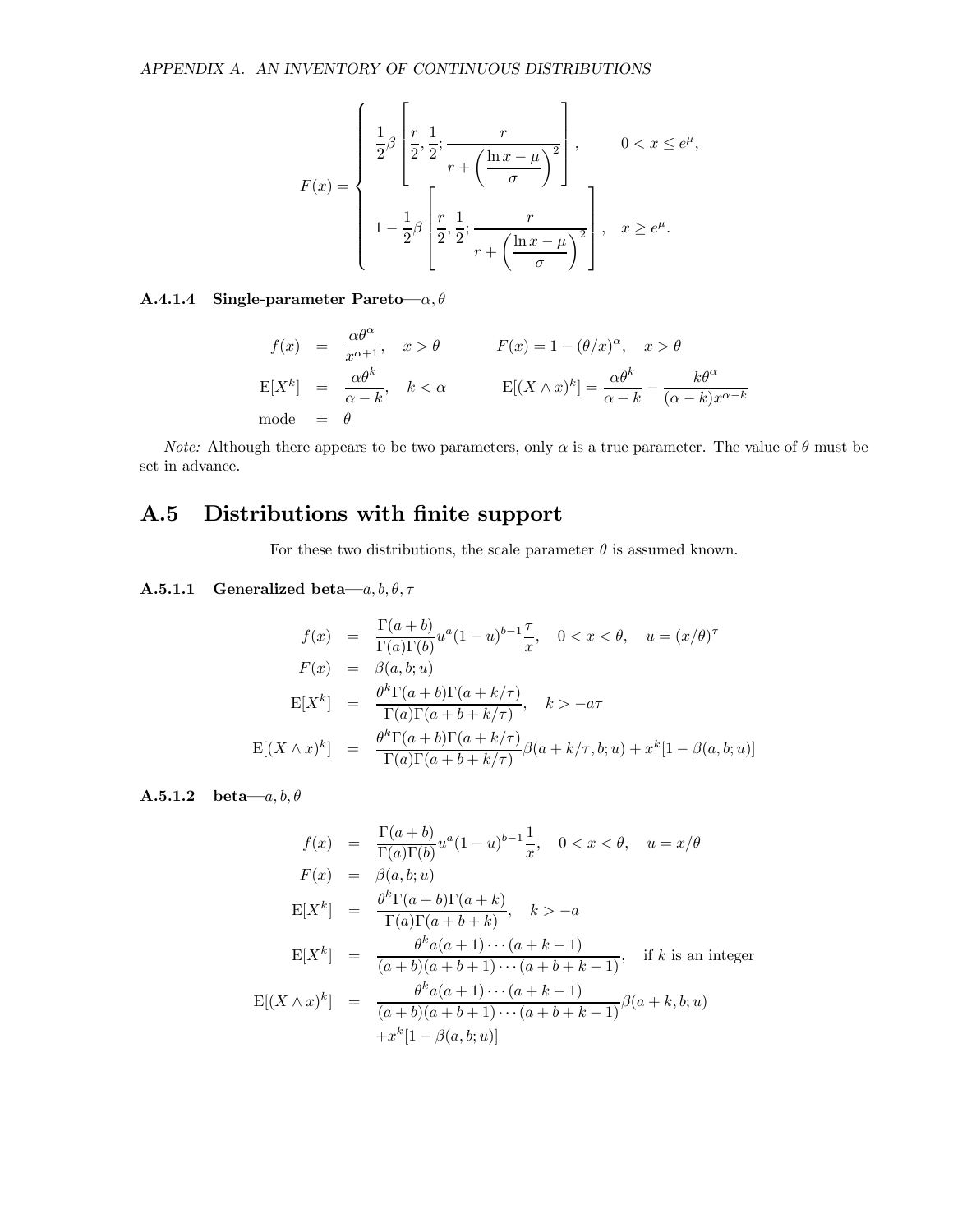## Appendix B

## An Inventory of Discrete **Distributions**

**B.2** The  $(a, b, 0)$  class

B.2.1.1 Poisson–λ

$$
p_0 = e^{-\lambda}, \quad a = 0, \quad b = \lambda
$$
  $p_k = \frac{e^{-\lambda}\lambda^k}{k!}$   
\n $E[N] = \lambda, \quad Var[N] = \lambda$   $P(z) = e^{\lambda(z-1)}$ 

B.2.1.2 Geometric–β

$$
p_0 = \frac{1}{1+\beta}, \quad a = \frac{\beta}{1+\beta}, \quad b = 0
$$
  $p_k = \frac{\beta^k}{(1+\beta)^{k+1}}$   
\n $E[N] = \beta, \quad Var[N] = \beta(1+\beta)$   $P(z) = [1-\beta(z-1)]^{-1}.$ 

This is a special case of the negative binomial with  $r = 1$ .

B.2.1.3 Binomial—q,  $m$ ,  $(0 < q < 1, m$  an integer)

$$
p_0 = (1-q)^m, \quad a = -\frac{q}{1-q}, \quad b = \frac{(m+1)q}{1-q}
$$

$$
p_k = {m \choose k} q^k (1-q)^{m-k}, \quad k = 0, 1, ..., m
$$

$$
E[N] = mq, \quad Var[N] = mq(1-q) \qquad P(z) = [1+q(z-1)]^m.
$$

B.2.1.4 Negative binomial– $\beta$ , r

$$
p_0 = (1+\beta)^{-r}, \quad a = \frac{\beta}{1+\beta}, \quad b = \frac{(r-1)\beta}{1+\beta}
$$
  
\n
$$
p_k = \frac{r(r+1)\cdots(r+k-1)\beta^k}{k!(1+\beta)^{r+k}}
$$
  
\n
$$
E[N] = r\beta, \quad Var[N] = r\beta(1+\beta) \qquad P(z) = [1-\beta(z-1)]^{-r}.
$$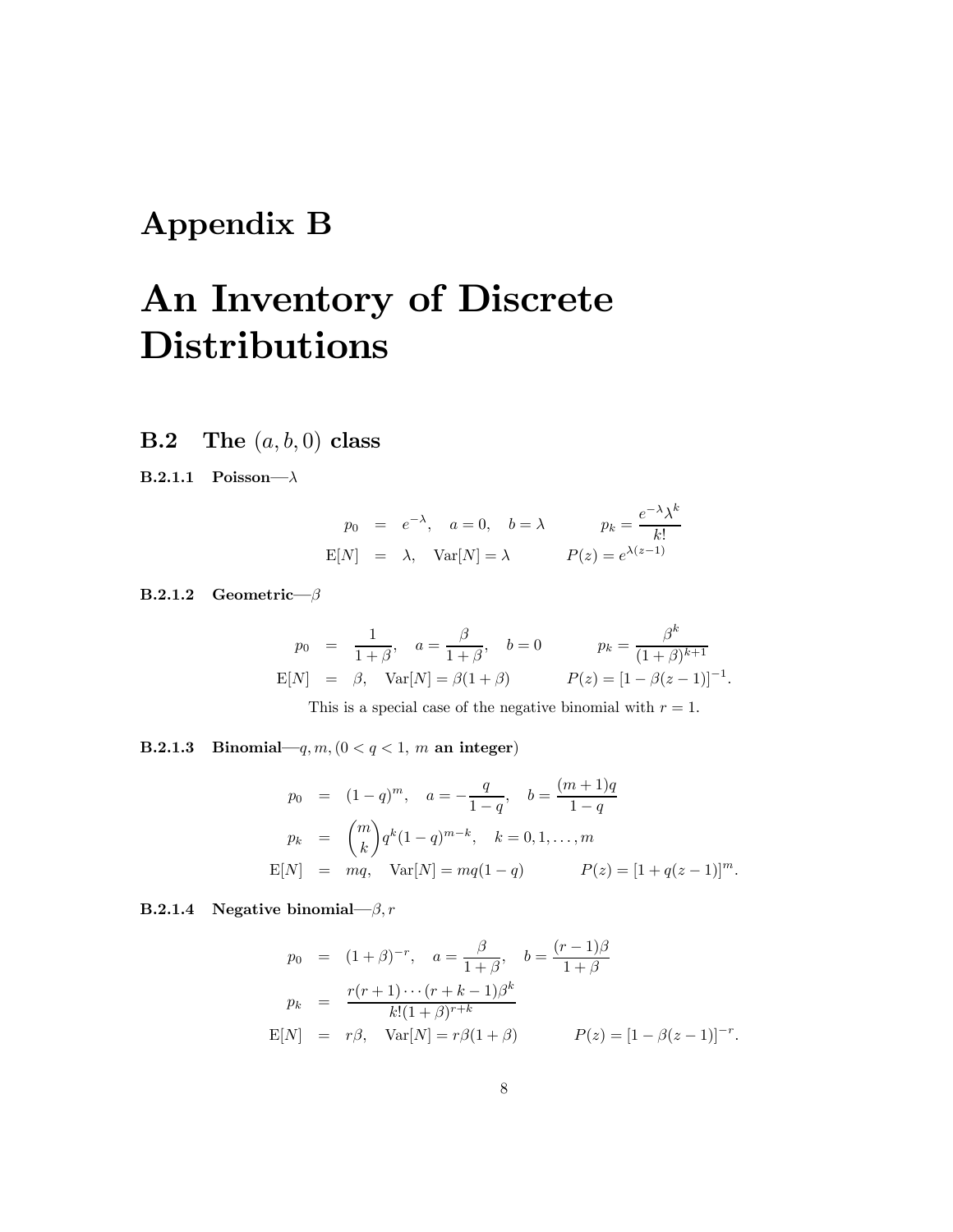|             | 0.20  | 0.10  | 0.05   | 0.02   | 0.01   |
|-------------|-------|-------|--------|--------|--------|
| df          |       |       |        |        |        |
| $\mathbf 1$ | 3.078 | 6.314 | 12.706 | 31.821 | 63.657 |
| 2           | 1.886 | 2.920 | 4.303  | 6.965  | 9.925  |
| 3           | 1.638 | 2.353 | 3.182  | 4.541  | 5.841  |
| 4           | 1.533 | 2.132 | 2.776  | 3.747  | 4.604  |
| 5           | 1.476 | 2.015 | 2.571  | 3.365  | 4.032  |
| 6           | 1.440 | 1.943 | 2.447  | 3.143  | 3.707  |
| 7           | 1.415 | 1.895 | 2.365  | 2.998  | 3.499  |
| 8           | 1.397 | 1.860 | 2.306  | 2.896  | 3.355  |
| 9           | 1.383 | 1.833 | 2.262  | 2.821  | 3.250  |
| 10          | 1.372 | 1.812 | 2.228  | 2.764  | 3.169  |
| 11          | 1.363 | 1.796 | 2.201  | 2.718  | 3.106  |
| 12          | 1.356 | 1.782 | 2.179  | 2.681  | 3.055  |
| 13          | 1.350 | 1.771 | 2.160  | 2.650  | 3.012  |
| 14          | 1.345 | 1.761 | 2.145  | 2.624  | 2.977  |
| 15          | 1.341 | 1.753 | 2.131  | 2.602  | 2.947  |
| 16          | 1.337 | 1.746 | 2.120  | 2.583  | 2.921  |
| 17          | 1.333 | 1.740 | 2.110  | 2.567  | 2.898  |
| 18          | 1.330 | 1.734 | 2.101  | 2.552  | 2.878  |
| 19          | 1.328 | 1.729 | 2.093  | 2.539  | 2.861  |
| 20          | 1.325 | 1.725 | 2.086  | 2.528  | 2.845  |
| 21          | 1.323 | 1.721 | 2.080  | 2.518  | 2.831  |
| 22          | 1.321 | 1.717 | 2.074  | 2.508  | 2.819  |
| 23          | 1.319 | 1.714 | 2.069  | 2.500  | 2.807  |
| 24          | 1.318 | 1.711 | 2.064  | 2.492  | 2.797  |
| 25          | 1.316 | 1.708 | 2.060  | 2.485  | 2.787  |
| 26          | 1.315 | 1.706 | 2.056  | 2.479  | 2.779  |
| 27          | 1.314 | 1.703 | 2.052  | 2.473  | 2.771  |
| 28          | 1.313 | 1.701 | 2.048  | 2.467  | 2.763  |
| 29          | 1.311 | 1.699 | 2.045  | 2.462  | 2.756  |
| 30          | 1.310 | 1.697 | 2.042  | 2.457  | 2.750  |
| 35          | 1.306 | 1.690 | 2.030  | 2.438  | 2.724  |
| 40          | 1.303 | 1.684 | 2.021  | 2.423  | 2.704  |
| 45          | 1.301 | 1.679 | 2.014  | 2.412  | 2.690  |
| 50          | 1.299 | 1.676 | 2.009  | 2.403  | 2.678  |
| 55          | 1.297 | 1.673 | 2.004  | 2.396  | 2.668  |
| 60          | 1.296 | 1.671 | 2.000  | 2.390  | 2.660  |
| 70          | 1.294 | 1.667 | 1.994  | 2.381  | 2.648  |
| 80          | 1.292 | 1.664 | 1.990  | 2.374  | 2.639  |
| 90          | 1.291 | 1.662 | 1.987  | 2.368  | 2.632  |
| 100         | 1.290 | 1.660 | 1.984  | 2.364  | 2.626  |
| 120         | 1.289 | 1.658 | 1.980  | 2.358  | 2.617  |
| 400         | 1.284 | 1.649 | 1.966  | 2.336  | 2.588  |
| Inf         | 1.282 | 1.645 | 1.960  | 2.326  | 2.576  |

#### Tail areas (two-sided) for t-distributions

For use on the CAS exams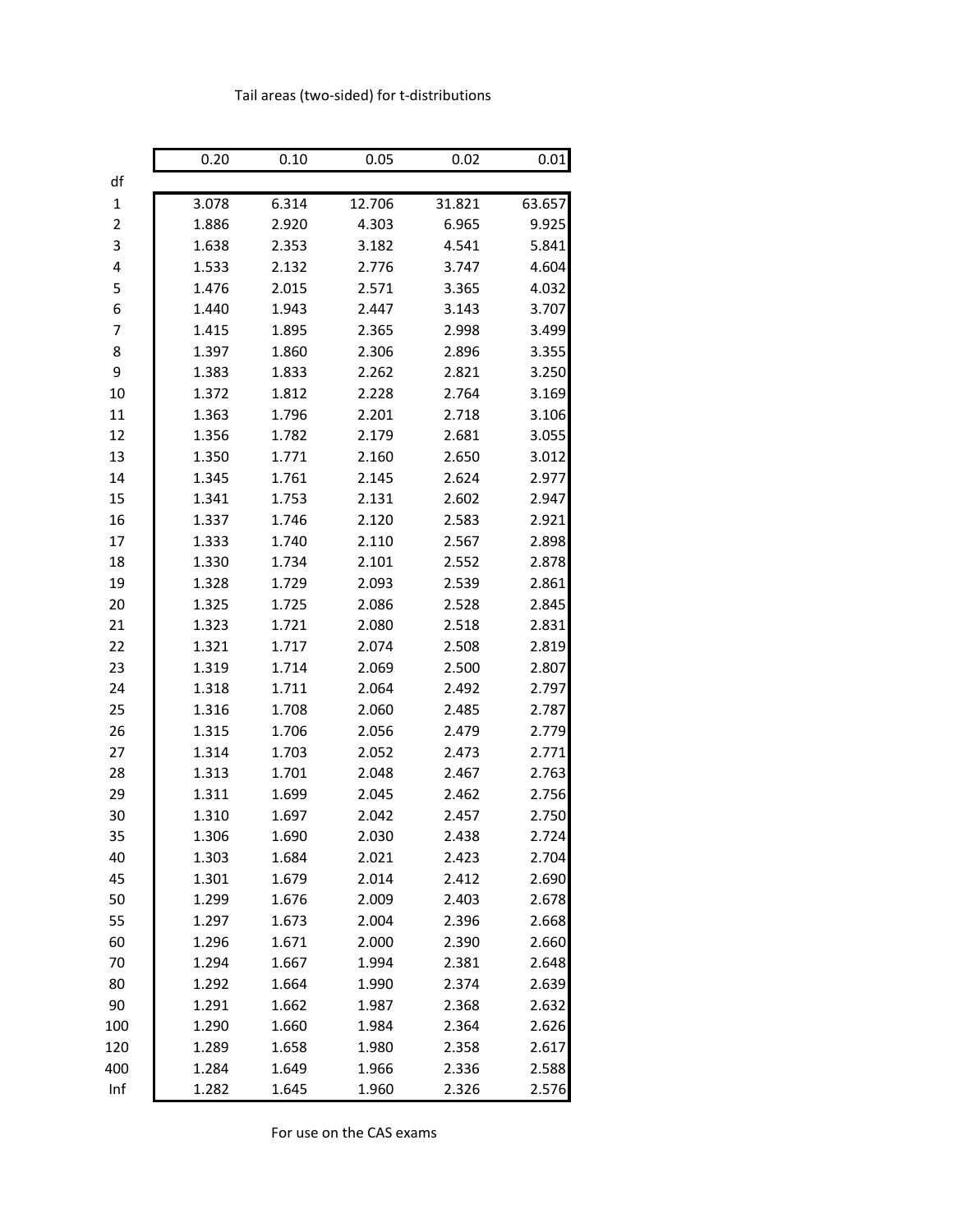#### Selected Upper-tail areas for F-distributions

|                | Numerator d              | 1      | 2              | 3      | $\overline{4}$ | 5      | 6      | $\overline{7}$ | 8      | 9      | 10     | 11     | 12     | 14     | 16    | 20     | 24     | 30     | 40     | 50     | 75    | 100    | 200    | 500    | Inf   |      |                         |
|----------------|--------------------------|--------|----------------|--------|----------------|--------|--------|----------------|--------|--------|--------|--------|--------|--------|-------|--------|--------|--------|--------|--------|-------|--------|--------|--------|-------|------|-------------------------|
|                | Denominator df Upper-tai |        |                |        |                |        |        |                |        |        |        |        |        |        |       |        |        |        |        |        |       |        |        |        |       |      |                         |
|                | 0.20                     | 9.472  | 12             | 13.064 | 13.644         | 14.008 | 14.258 | 14.439         | 14.577 | 14.685 | 14.772 | 14.844 | 14.904 | 14.998 | 15.07 | 15.171 | 15.238 | 15.306 | 15.374 | 15.415 | 15.47 | 15.497 | 15.539 | 15.563 | 15.58 | 0.20 | 1                       |
| 1              | 0.10                     | 39.86  | 49.5           | 53.59  | 55.83          | 57.24  | 58.2   | 58.91          | 59.44  | 59.86  | 60.19  | 60.47  | 60.71  | 61.07  | 61.35 | 61.74  | 62     | 62.26  | 62.53  | 62.69  | 62.9  | 63.01  | 63.17  | 63.26  | 63.33 | 0.10 | $\,1\,$                 |
| $\mathbf{1}$   | 0.05                     | 161.4  | 199.5          | 215.7  | 224.6          | 230.2  | 234    | 236.8          | 238.9  | 240.5  | 241.9  | 243    | 243.9  | 245.4  | 246.5 | 248    | 249.1  | 250.1  | 251.1  | 251.8  | 252.6 | 253    | 253.7  | 254.1  | 254.3 | 0.05 | $\mathbf{1}$            |
| $\overline{1}$ | 0.02                     | 1013   | 1249           | 1351   | 1406           | 1441   | 1464   | 1482           | 1495   | 1505   | 1514   | 1521   | 1526   | 1535   | 1542  | 1552   | 1558   | 1565   | 1571   | 1575   | 1581  | 1583   | 1587   | 1590   | 1591  | 0.02 | $\mathbf{1}$            |
| 1              | 0.01                     | 4052   | 4999           | 5403   | 5625           | 5764   | 5859   | 5928           | 5981   | 6022   | 6056   | 6083   | 6106   | 6143   | 6170  | 6209   | 6235   | 6261   | 6287   | 6303   | 6324  | 6334   | 6350   | 6360   | 6366  | 0.01 | $\mathbf{1}$            |
|                |                          |        |                |        |                |        |        |                |        |        |        |        |        |        |       |        |        |        |        |        |       |        |        |        |       |      |                         |
| 2              | 0.20                     | 3.556  | $\overline{4}$ | 4.156  | 4.236          | 4.284  | 4.317  | 4.34           | 4.358  | 4.371  | 4.382  | 4.391  | 4.399  | 4.41   | 4.419 | 4.432  | 4.44   | 4.448  | 4.456  | 4.461  | 4.468 | 4.471  | 4.476  | 4.479  | 4.481 | 0.20 |                         |
| $\overline{2}$ |                          |        |                | 9.162  | 9.243          |        | 9.326  | 9.349          |        | 9.381  |        | 9.401  | 9.408  | 9.42   | 9.429 | 9.441  | 9.45   | 9.458  | 9.466  | 9.471  |       | 9.481  | 9.486  | 9.489  | 9.491 |      | 2                       |
|                | 0.10                     | 8.526  | 9              |        |                | 9.293  |        |                | 9.367  |        | 9.392  |        |        |        |       |        |        |        |        |        | 9.478 |        |        |        |       | 0.10 |                         |
| $\overline{2}$ | 0.05                     | 18.51  | 19             | 19.16  | 19.25          | 19.3   | 19.33  | 19.35          | 19.37  | 19.38  | 19.4   | 19.4   | 19.41  | 19.42  | 19.43 | 19.45  | 19.45  | 19.46  | 19.47  | 19.48  | 19.48 | 19.49  | 19.49  | 19.49  | 19.   | 0.05 | $\overline{2}$          |
| $\overline{2}$ | 0.02                     | 48.51  | 49             | 49.17  | 49.25          | 49.3   | 49.33  | 49.36          | 49.37  | 49.39  | 49.4   | 49.41  | 49.42  | 49.43  | 49.44 | 49.45  | 49.46  | 49.46  | 49.47  | 49.48  | 49.48 | 49.49  | 49.49  | 49.5   | 49.5  | 0.02 | $\overline{\mathbf{2}}$ |
| $\overline{2}$ | 0.01                     | 98.5   | 99             | 99.17  | 99.25          | 99.3   | 99.33  | 99.36          | 99.37  | 99.39  | 99.4   | 99.41  | 99.42  | 99.43  | 99.44 | 99.45  | 99.46  | 99.47  | 99.47  | 99.48  | 99.49 | 99.49  | 99.49  | 99.5   | 99.5  | 0.01 | $\overline{2}$          |
|                |                          |        |                |        |                |        |        |                |        |        |        |        |        |        |       |        |        |        |        |        |       |        |        |        |       |      |                         |
| 3              | 0.20                     | 2.682  | 2.886          | 2.936  | 2.956          | 2.965  | 2.971  | 2.974          | 2.976  | 2.978  | 2.979  | 2.98   | 2.981  | 2.982  | 2.982 | 2.983  | 2.983  | 2.984  | 2.984  | 2.984  | 2.984 | 2.984  | 2.985  | 2.985  | 2.985 | 0.20 | 3                       |
| $\overline{3}$ | 0.10                     | 5.538  | 5.462          | 5.391  | 5.343          | 5.309  | 5.285  | 5.266          | 5.252  | 5.24   | 5.23   | 5.222  | 5.216  | 5.205  | 5.196 | 5.184  | 5.176  | 5.168  | 5.16   | 5.155  | 5.148 | 5.144  | 5.139  | 5.136  | 5.134 | 0.10 |                         |
| $\overline{3}$ | 0.05                     | 10.128 | 9.552          | 9.277  | 9.117          | 9.013  | 8.941  | 8.887          | 8.845  | 8.812  | 8.786  | 8.763  | 8.745  | 8.715  | 8.692 | 8.66   | 8.639  | 8.617  | 8.594  | 8.581  | 8.563 | 8.554  | 8.54   | 8.532  | 8.526 | 0.05 | 3                       |
| $\overline{3}$ | 0.02                     | 20.62  | 18.86          | 18.11  | 17.69          | 17.43  | 17.25  | 17.11          | 17.01  | 16.93  | 16.86  | 16.81  | 16.76  | 16.69  | 16.63 | 16.55  | 16.5   | 16.45  | 16.39  | 16.36  | 16.32 | 16.3   | 16.26  | 16.24  | 16.23 | 0.02 | 3                       |
| $\overline{3}$ | 0.01                     | 34.12  | 30.82          | 29.46  | 28.71          | 28.24  | 27.91  | 27.67          | 27.49  | 27.35  | 27.23  | 27.13  | 27.05  | 26.92  | 26.83 | 26.69  | 26.6   | 26.5   | 26.41  | 26.35  | 26.28 | 26.24  | 26.18  | 26.15  | 26.13 | 0.01 | 3                       |
|                |                          |        |                |        |                |        |        |                |        |        |        |        |        |        |       |        |        |        |        |        |       |        |        |        |       |      |                         |
| $\Delta$       | 0.20                     | 2.351  | 2.472          | 2.485  | 2.483          | 2.478  | 2.473  | 2.469          | 2.465  | 2.462  | 2.46   | 2.457  | 2.455  | 2.452  | 2.449 | 2.445  | 2.442  | 2.439  | 2.436  | 2.434  | 2.432 | 2.43   | 2.428  | 2.427  | 2.426 | 0.20 |                         |
| $\Delta$       | 0.10                     | 4.545  | 4.325          | 4.191  | 4.107          | 4.051  | 4.01   | 3.979          | 3.955  | 3.936  | 3.92   | 3.907  | 3.896  | 3.878  | 3.864 | 3.844  | 3.831  | 3.817  | 3.804  | 3.795  | 3.784 | 3.778  | 3.769  | 3.764  | 3.761 | 0.10 |                         |
|                | 0.05                     | 7.709  | 6.944          | 6.591  | 6.388          | 6.256  | 6.163  | 6.094          | 6.041  | 5.999  | 5.964  | 5.936  | 5.912  | 5.873  | 5.844 | 5.803  | 5.774  | 5.746  | 5.717  | 5.699  | 5.676 | 5.664  | 5.646  | 5.635  | 5.628 | 0.05 |                         |
| $\Delta$       | 0.02                     | 14.04  | 12.142         | 11.344 | 10.899         | 10.616 | 10.419 | 10.274         | 10.162 | 10.074 | 10.003 | 9.944  | 9.894  | 9.815  | 9.755 | 9.67   | 9.612  | 9.554  | 9.495  | 9.46   | 9.412 | 9.388  | 9.352  | 9.33   | 9.315 | 0.02 |                         |
| $\Delta$       | 0.01                     | 21.2   | 18             | 16.69  | 15.98          | 15.52  | 15.21  | 14.98          | 14.8   | 14.66  | 14.55  | 14.45  | 14.37  | 14.25  | 14.15 | 14.02  | 13.93  | 13.84  | 13.75  | 13.69  | 13.61 | 13.58  | 13.52  | 13.49  | 13.46 | 0.01 | 4                       |
|                |                          |        |                |        |                |        |        |                |        |        |        |        |        |        |       |        |        |        |        |        |       |        |        |        |       |      |                         |
| 5              |                          |        |                |        |                |        |        |                |        |        |        |        |        |        |       |        |        |        |        |        |       |        |        |        |       |      |                         |
|                | 0.20                     | 2.178  | 2.259          | 2.253  | 2.24           | 2.228  | 2.217  | 2.209          | 2.202  | 2.196  | 2.191  | 2.187  | 2.184  | 2.178  | 2.173 | 2.166  | 2.161  | 2.156  | 2.151  | 2.148  | 2.144 | 2.141  | 2.138  | 2.136  | 2.134 | 0.20 |                         |
| 5              | 0.10                     | 4.06   | 3.78           | 3.619  | 3.52           | 3.453  | 3.405  | 3.368          | 3.339  | 3.316  | 3.297  | 3.282  | 3.268  | 3.247  | 3.23  | 3.207  | 3.191  | 3.174  | 3.157  | 3.147  | 3.133 | 3.126  | 3.116  | 3.109  | 3.105 | 0.10 | 5                       |
| 5              | 0.05                     | 6.608  | 5.786          | 5.409  | 5.192          | 5.05   | 4.95   | 4.876          | 4.818  | 4.772  | 4.735  | 4.704  | 4.678  | 4.636  | 4.604 | 4.558  | 4.527  | 4.496  | 4.464  | 4.444  | 4.418 | 4.405  | 4.385  | 4.373  | 4.365 | 0.05 | 5                       |
| 5              | 0.02                     | 11.323 | 9.454          | 8.67   | 8.233          | 7.953  | 7.758  | 7.614          | 7.503  | 7.415  | 7.344  | 7.285  | 7.235  | 7.156  | 7.095 | 7.009  | 6.951  | 6.893  | 6.833  | 6.797  | 6.749 | 6.724  | 6.687  | 6.665  | 6.65  | 0.02 | 5                       |
| 5              | 0.01                     | 16.258 | 13.274         | 12.06  | 11.392         | 10.967 | 10.672 | 10.456         | 10.289 | 10.158 | 10.051 | 9.963  | 9.888  | 9.77   | 9.68  | 9.553  | 9.466  | 9.379  | 9.291  | 9.238  | 9.166 | 9.13   | 9.075  | 9.042  | 9.02  | 0.01 | 5                       |
|                |                          |        |                |        |                |        |        |                |        |        |        |        |        |        |       |        |        |        |        |        |       |        |        |        |       |      |                         |
| 6              | 0.20                     | 2.073  | 2.13           | 2.113  | 2.092          | 2.076  | 2.062  | 2.051          | 2.042  | 2.034  | 2.028  | 2.022  | 2.018  | 2.01   | 2.004 | 1.995  | 1.989  | 1.982  | 1.976  | 1.972  | 1.966 | 1.963  | 1.959  | 1.956  | 1.954 | 0.20 |                         |
| 6              | 0.10                     | 3.776  | 3.463          | 3.289  | 3.181          | 3.108  | 3.055  | 3.014          | 2.983  | 2.958  | 2.937  | 2.92   | 2.905  | 2.881  | 2.863 | 2.836  | 2.818  | 2.8    | 2.781  | 2.77   | 2.754 | 2.746  | 2.734  | 2.727  | 2.722 | 0.10 | 6                       |
| 6              | 0.05                     | 5.987  | 5.143          | 4.757  | 4.534          | 4.387  | 4.284  | 4.207          | 4.147  | 4.099  | 4.06   | 4.027  |        | 3.956  | 3.922 | 3.874  | 3.841  | 3.808  | 3.774  | 3.754  | 3.726 | 3.712  | 3.69   | 3.678  | 3.669 | 0.05 | 6                       |
| 6              | 0.02                     | 9.876  | 8.052          | 7.287  | 6.859          | 6.585  | 6.393  | 6.251          | 6.141  | 6.055  | 5.984  | 5.925  | 5.876  | 5.797  | 5.737 | 5.651  | 5.593  | 5.534  | 5.474  | 5.438  | 5.389 | 5.364  | 5.327  | 5.304  | 5.289 | 0.02 | 6                       |
| 6              | 0.01                     | 13.745 | 10.925         | 9.78   | 9.148          | 8.746  | 8.466  | 8.26           | 8.102  | 7.976  | 7.874  | 7.79   | 7.718  | 7.605  | 7.519 | 7.396  | 7.313  | 7.229  | 7.143  | 7.091  | 7.022 | 6.987  | 6.934  | 6.902  | 6.88  | 0.01 | 6                       |
|                |                          |        |                |        |                |        |        |                |        |        |        |        |        |        |       |        |        |        |        |        |       |        |        |        |       |      |                         |
| $\overline{7}$ | 0.20                     | 2.002  | 2.043          | 2.019  | 1.994          | 1.974  | 1.957  | 1.945          | 1.934  | 1.925  | 1.918  | 1.911  | 1.906  | 1.897  | 1.89  | 1.879  | 1.872  | 1.865  | 1.857  | 1.852  | 1.845 | 1.842  | 1.837  | 1.833  | 1.831 | 0.20 |                         |
| $\overline{7}$ | 0.10                     | 3.589  | 3.257          | 3.074  | 2.961          | 2.883  | 2.827  | 2.785          | 2.752  | 2.725  | 2.703  | 2.684  | 2.668  | 2.643  | 2.623 | 2.595  | 2.575  | 2.555  | 2.535  | 2.523  | 2.506 | 2.497  | 2.484  | 2.476  | 2.471 | 0.10 | $\overline{7}$          |
| $\overline{7}$ | 0.05                     | 5.591  | 4.737          | 4.347  | 4.12           | 3.972  | 3.866  | 3.787          | 3.726  | 3.677  | 3.637  | 3.603  | 3.575  | 3.529  | 3.494 | 3.445  | 3.41   | 3.376  | 3.34   | 3.319  | 3.29  | 3.275  | 3.252  | 3.239  | 3.23  | 0.05 | $\overline{7}$          |
| $\overline{7}$ | 0.02                     | 8.988  | 7.203          | 6.454  | 6.035          | 5.765  | 5.576  | 5.435          | 5.327  | 5.241  | 5.171  | 5.113  | 5.064  | 4.985  | 4.925 | 4.839  | 4.781  | 4.722  | 4.662  | 4.625  | 4.576 | 4.551  | 4.513  | 4.49   | 4.475 | 0.02 | $\overline{7}$          |
| $\overline{7}$ | 0.01                     | 12.246 | 9.547          | 8.451  | 7.847          | 7.46   | 7.191  | 6.993          | 6.84   | 6.719  | 6.62   | 6.538  | 6.469  | 6.359  | 6.275 | 6.155  | 6.074  | 5.992  | 5.908  | 5.858  | 5.789 | 5.755  | 5.702  | 5.671  | 5.65  | 0.01 | $\overline{7}$          |
|                |                          |        |                |        |                |        |        |                |        |        |        |        |        |        |       |        |        |        |        |        |       |        |        |        |       |      |                         |
|                |                          |        |                |        |                |        |        |                |        |        |        |        |        |        |       |        |        |        |        |        |       |        |        |        |       |      |                         |
| 8              | 0.20                     | 1.951  | 1.981          | 1.951  | 1.923          | 1.9    | 1.883  | 1.868          | 1.856  | 1.847  | 1.838  | 1.831  | 1.825  | 1.815  | 1.807 | 1.796  | 1.787  | 1.779  | 1.77   | 1.765  | 1.757 | 1.753  | 1.748  | 1.744  | 1.742 | 0.20 | 8                       |
| 8              | 0.10                     | 3.458  | 3.113          | 2.924  | 2.806          | 2.726  | 2.668  | 2.624          | 2.589  | 2.561  | 2.538  | 2.519  | 2.502  | 2.475  | 2.455 | 2.425  | 2.404  | 2.383  | 2.361  | 2.348  | 2.33  | 2.321  | 2.307  | 2.298  | 2.293 | 0.10 |                         |
| 8              | 0.05                     | 5.318  | 4.459          | 4.066  | 3.838          | 3.687  | 3.581  | 3.5            | 3.438  | 3.388  | 3.347  | 3.313  | 3.284  | 3.237  | 3.202 | 3.15   | 3.115  | 3.079  | 3.043  | 3.02   | 2.99  | 2.975  | 2.951  | 2.937  | 2.928 | 0.05 | 8                       |
| 8              | 0.02                     | 8.389  | 6.637          | 5.901  | 5.489          | 5.223  | 5.036  | 4.897          | 4.79   | 4.705  | 4.635  | 4.577  | 4.528  | 4.449  | 4.389 | 4.304  | 4.245  | 4.186  | 4.125  | 4.088  | 4.038 | 4.013  | 3.975  | 3.952  | 3.936 | 0.02 | 8                       |
| 8              | 0.01                     | 11.259 | 8.649          | 7.591  | 7.006          | 6.632  | 6.371  | 6.178          | 6.029  | 5.911  | 5.814  | 5.734  | 5.667  | 5.559  | 5.477 | 5.359  | 5.279  | 5.198  | 5.116  | 5.065  | 4.998 | 4.963  | 4.911  | 4.88   | 4.859 | 0.01 |                         |
|                |                          |        |                |        |                |        |        |                |        |        |        |        |        |        |       |        |        |        |        |        |       |        |        |        |       |      |                         |
| q              | 0.20                     | 1.913  | 1.935          | 1.901  | 1.87           | 1.846  | 1.826  | 1.811          | 1.798  | 1.787  | 1.778  | 1.771  | 1.764  | 1.753  | 1.745 | 1.732  | 1.723  | 1.714  | 1.704  | 1.698  | 1.69  | 1.686  | 1.68   | 1.676  | 1.673 | 0.20 | 9                       |
| q              | 0.10                     | 3.36   | 3.006          | 2.813  | 2.693          | 2.611  | 2.551  | 2.505          | 2.469  | 2.44   | 2.416  | 2.396  | 2.379  | 2.351  | 2.329 | 2.298  | 2.277  | 2.255  | 2.232  | 2.218  | 2.199 | 2.189  | 2.174  | 2.165  | 2.159 | 0.10 |                         |
| q              | 0.05                     | 5.117  | 4.256          | 3.863  | 3.633          | 3.482  | 3.374  | 3.293          | 3.23   | 3.179  | 3.137  | 3.102  | 3.073  | 3.025  | 2.989 | 2.936  | 2.9    | 2.864  | 2.826  | 2.803  | 2.771 | 2.756  | 2.731  | 2.717  | 2.707 | 0.05 | 9                       |
| ٠              | 0.02                     | 7.961  | 6.234          | 5.51   | 5.103          | 4.84   | 4.654  | 4.517          | 4.41   | 4.325  | 4.256  | 4.198  | 4.149  | 4.071  | 4.011 | 3.925  | 3.866  | 3.806  | 3.745  | 3.708  | 3.658 | 3.632  | 3.593  | 3.57   | 3.554 | 0.02 | 9                       |
|                | 0.01                     | 10.561 | 8.022          | 6.992  | 6.422          | 6.057  | 5.802  | 5.613          | 5.467  | 5.351  | 5.257  | 5.178  | 5.111  | 5.005  | 4.924 | 4.808  | 4.729  | 4.649  | 4.567  | 4.517  | 4.449 | 4.415  | 4.363  | 4.332  | 4.311 | 0.01 |                         |
|                |                          |        |                |        |                |        |        |                |        |        |        |        |        |        |       |        |        |        |        |        |       |        |        |        |       |      |                         |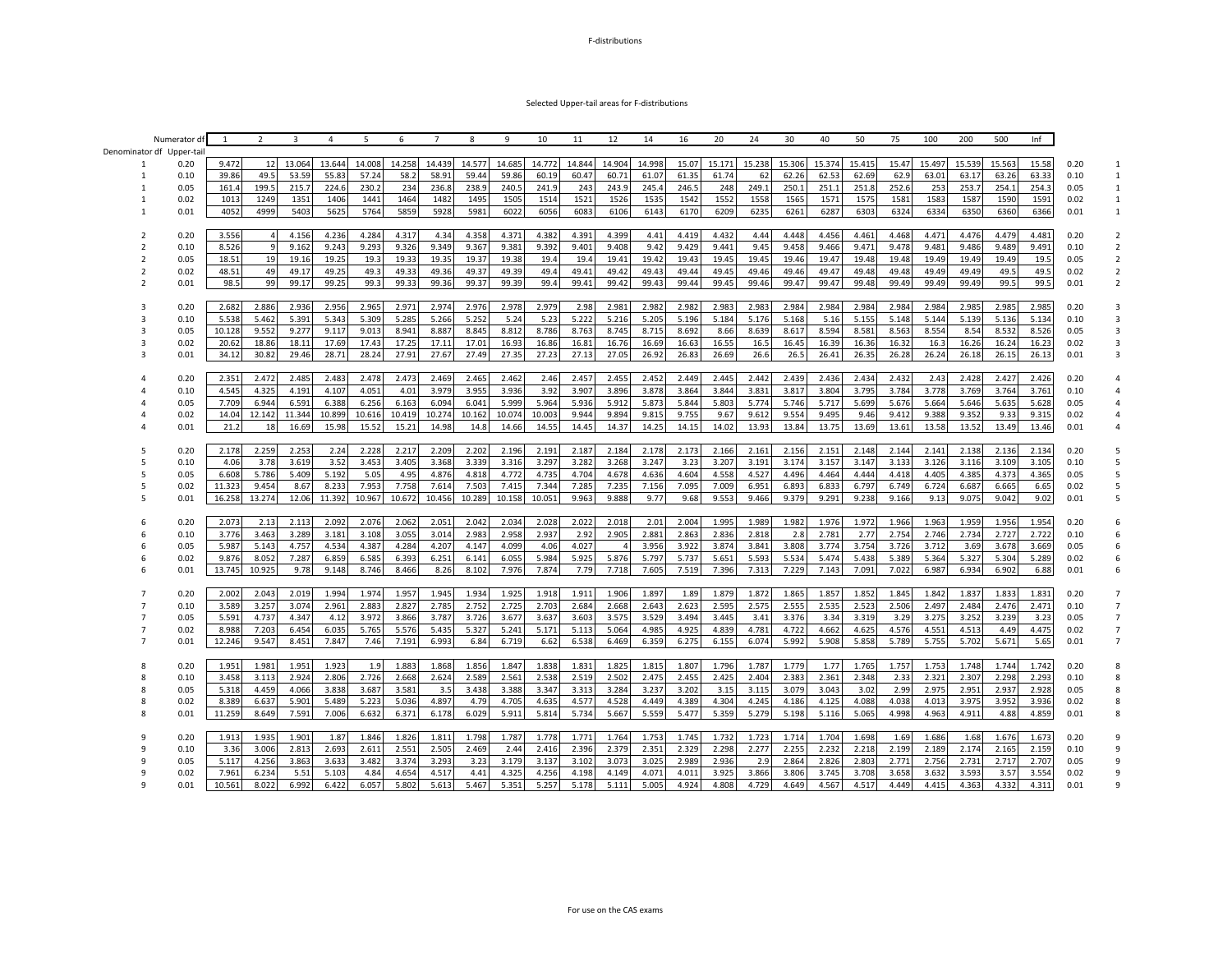|                          | Numerator di | $\mathbf{1}$ | $\overline{2}$ | 3     | $\overline{4}$ | 5     | 6     | $\overline{7}$ | 8     | 9     | 10    | 11    | 12    | 14    | 16    | 20    | 24    | 30    | 40    | 50    | 75    | 100   | 200   | 500   | Inf   |      |    |
|--------------------------|--------------|--------------|----------------|-------|----------------|-------|-------|----------------|-------|-------|-------|-------|-------|-------|-------|-------|-------|-------|-------|-------|-------|-------|-------|-------|-------|------|----|
| Denominator df Upper-tai |              |              |                |       |                |       |       |                |       |       |       |       |       |       |       |       |       |       |       |       |       |       |       |       |       |      |    |
| 10                       | 0.20         | 1.883        | 1.899          | 1.861 | 1.829          | 1.803 | 1.782 | 1.766          | 1.752 | 1.741 | 1.732 | 1.723 | 1.716 | 1.705 | 1.696 | 1.682 | 1.673 | 1.663 | 1.653 | 1.646 | 1.637 | 1.633 | 1.626 | 1.621 | 1.618 | 0.20 | 10 |
| 10                       | 0.10         | 3.285        | 2.924          | 2.728 | 2.605          | 2.522 | 2.461 | 2.414          | 2.377 | 2.347 | 2.323 | 2.302 | 2.284 | 2.255 | 2.233 | 2.201 | 2.178 | 2.155 | 2.132 | 2.117 | 2.097 | 2.087 | 2.071 | 2.062 | 2.055 | 0.10 | 10 |
| 10                       | 0.05         | 4.965        | 4.103          | 3.708 | 3.478          | 3.326 | 3.217 | 3.135          | 3.072 | 3.02  | 2.978 | 2.943 | 2.913 | 2.865 | 2.828 | 2.774 | 2.737 | 2.7   | 2.661 | 2.637 | 2.605 | 2.588 | 2.563 | 2.548 | 2.538 | 0.05 | 10 |
| 10                       | 0.02         | 7.638        | 5.934          | 5.218 | 4.816          | 4.555 | 4.371 | 4.235          | 4.129 | 4.044 | 3.975 | 3.917 | 3.868 | 3.79  | 3.73  | 3.644 | 3.585 | 3.525 | 3.463 | 3.425 | 3.374 | 3.348 | 3.309 | 3.285 | 3.269 | 0.02 | 10 |
| 10                       | 0.01         | 10.044       | 7.559          | 6.552 | 5.994          | 5.636 | 5.386 | 5.2            | 5.057 | 4.942 | 4.849 | 4.772 | 4.706 | 4.601 | 4.52  | 4.405 | 4.327 | 4.247 | 4.165 | 4.115 | 4.048 | 4.014 | 3.962 | 3.93  | 3.909 | 0.01 | 10 |
|                          |              |              |                |       |                |       |       |                |       |       |       |       |       |       |       |       |       |       |       |       |       |       |       |       |       |      |    |
| 11                       | 0.20         | 1.859        | 1.87           | 1.83  | 1.796          | 1.768 | 1.747 | 1.73           | 1.716 | 1.704 | 1.694 | 1.685 | 1.678 | 1.666 | 1.656 | 1.642 | 1.632 | 1.622 | 1.611 | 1.604 | 1.594 | 1.589 | 1.582 | 1.577 | 1.574 | 0.20 | 11 |
| 11                       | 0.10         | 3.225        | 2.86           | 2.66  | 2.536          | 2.451 | 2.389 | 2.342          | 2.304 | 2.274 | 2.248 | 2.227 | 2.209 | 2.179 | 2.156 | 2.123 | 2.1   | 2.076 | 2.052 | 2.036 | 2.016 | 2.005 | 1.989 | 1.979 | 1.972 | 0.10 | 11 |
| 11                       | 0.05         | 4.844        | 3.982          | 3.587 | 3.357          | 3.204 | 3.095 | 3.012          | 2.948 | 2.896 | 2.854 | 2.818 | 2.788 | 2.739 | 2.701 | 2.646 | 2.609 | 2.57  | 2.531 | 2.507 | 2.473 | 2.457 | 2.431 | 2.415 | 2.404 | 0.05 | 11 |
| 11                       | 0.02         | 7.388        | 5.701          | 4.993 | 4.594          | 4.336 | 4.153 | 4.017          | 3.912 | 3.828 | 3.758 | 3.701 | 3.652 | 3.573 | 3.513 | 3.427 | 3.367 | 3.307 | 3.245 | 3.207 | 3.155 | 3.129 | 3.089 | 3.065 | 3.048 | 0.02 | 11 |
| 11                       | 0.01         | 9.646        | 7.206          | 6.217 | 5.668          | 5.316 | 5.069 | 4.886          | 4.744 | 4.632 | 4.539 | 4.462 | 4.397 | 4.293 | 4.213 | 4.099 | 4.021 | 3.941 | 3.86  | 3.81  | 3.742 | 3.708 | 3.656 | 3.624 | 3.602 | 0.01 | 11 |
|                          |              |              |                |       |                |       |       |                |       |       |       |       |       |       |       |       |       |       |       |       |       |       |       |       |       |      |    |
| 12                       | 0.20         | 1.839        | 1.846          | 1.804 | 1.768          | 1.74  | 1.718 | 1.7            | 1.686 | 1.673 | 1.663 | 1.654 | 1.646 | 1.634 | 1.624 | 1.609 | 1.598 | 1.587 | 1.576 | 1.568 | 1.558 | 1.553 | 1.545 | 1.54  | 1.537 | 0.20 | 12 |
| 12                       | 0.10         | 3.177        | 2.807          | 2.606 | 2.48           | 2.394 | 2.331 | 2.283          | 2.245 | 2.214 | 2.188 | 2.166 | 2.147 | 2.117 | 2.094 | 2.06  | 2.036 | 2.011 | 1.986 | 1.97  | 1.949 | 1.938 | 1.921 | 1.911 | 1.904 | 0.10 | 12 |
| 12                       | 0.05         | 4.747        | 3.885          | 3.49  | 3.259          | 3.106 | 2.996 | 2.913          | 2.849 | 2.796 | 2.753 | 2.717 | 2.687 | 2.637 | 2.599 | 2.544 | 2.505 | 2.466 | 2.426 | 2.401 | 2.367 | 2.35  | 2.323 | 2.307 | 2.296 | 0.05 | 12 |
| 12                       | 0.02         | 7.188        | 5.516          | 4.814 | 4.419          | 4.162 | 3.98  | 3.845          | 3.74  | 3.656 | 3.587 | 3.529 | 3.48  | 3.402 | 3.341 | 3.254 | 3.195 | 3.134 | 3.071 | 3.033 | 2.981 | 2.954 | 2.913 | 2.889 | 2.872 | 0.02 | 12 |
| 12                       | 0.01         | 9.33         | 6.927          | 5.953 | 5.412          | 5.064 | 4.821 | 4.64           | 4.499 | 4.388 | 4.296 | 4.22  | 4.155 | 4.052 | 3.972 | 3.858 | 3.78  | 3.701 | 3.619 | 3.569 | 3.501 | 3.467 | 3.414 | 3.382 | 3.361 | 0.01 | 12 |
|                          |              |              |                |       |                |       |       |                |       |       |       |       |       |       |       |       |       |       |       |       |       |       |       |       |       |      |    |
| 13                       | 0.20         | 1.823        | 1.826          | 1.783 | 1.746          | 1.717 | 1.694 | 1.676          | 1.661 | 1.648 | 1.637 | 1.628 | 1.62  | 1.607 | 1.596 | 1.581 | 1.57  | 1.558 | 1.546 | 1.539 | 1.528 | 1.523 | 1.514 | 1.509 | 1.506 | 0.20 | 13 |
| 13                       | 0.10         | 3.136        | 2.763          | 2.56  | 2.434          | 2.347 | 2.283 | 2.234          | 2.195 | 2.164 | 2.138 | 2.116 | 2.097 | 2.066 | 2.042 | 2.007 | 1.983 | 1.958 | 1.931 | 1.915 | 1.893 | 1.882 | 1.864 | 1.853 | 1.846 | 0.10 | 13 |
| 13                       | 0.05         | 4.667        | 3.806          | 3.411 | 3.179          | 3.025 | 2.915 | 2.832          | 2.767 | 2.714 | 2.671 | 2.635 | 2.604 | 2.554 | 2.515 | 2.459 | 2.42  | 2.38  | 2.339 | 2.314 | 2.279 | 2.261 | 2.234 | 2.218 | 2.206 | 0.05 | 13 |
| 13                       | 0.02         | 7.024        | 5.366          | 4.669 | 4.276          | 4.02  | 3.84  | 3.705          | 3.6   | 3.516 | 3.447 | 3.39  | 3.341 | 3.267 | 3.201 | 3.114 | 3.054 | 2.993 | 2.93  | 2.891 | 2.838 | 2.811 | 2.77  | 2.745 | 2.728 | 0.02 | 13 |
| 13                       | 0.01         | 9.074        | 6.701          | 5.739 | 5.205          | 4.862 | 4.62  | 4.441          | 4.302 | 4.191 | 4.1   | 4.025 | 3.96  | 3.857 | 3.778 | 3.665 | 3.587 | 3.507 | 3.425 | 3.375 | 3.307 | 3.272 | 3.219 | 3.187 | 3.165 | 0.01 | 13 |
| 14                       | 0.20         | 1.809        | 1.809          | 1.765 | 1.727          | 1.697 | 1.674 | 1.655          | 1.639 | 1.626 | 1.615 | 1.606 | 1.598 | 1.584 | 1.573 | 1.557 | 1.546 | 1.534 | 1.521 | 1.513 | 1.502 | 1.497 | 1.488 | 1.482 | 1.479 | 0.20 | 14 |
| 14                       | 0.10         | 3.102        | 2.726          | 2.522 | 2.395          | 2.307 | 2.243 | 2.193          | 2.154 | 2.122 | 2.095 | 2.073 | 2.054 | 2.022 | 1.998 | 1.962 | 1.938 | 1.912 | 1.885 | 1.869 | 1.846 | 1.834 | 1.816 | 1.805 | 1.797 | 0.10 | 14 |
| 14                       | 0.05         | 4.6          | 3.739          | 3.344 | 3.112          | 2.958 | 2.848 | 2.764          | 2.699 | 2.646 | 2.602 | 2.565 | 2.534 | 2.484 | 2.445 | 2.388 | 2.349 | 2.308 | 2.266 | 2.241 | 2.205 | 2.187 | 2.159 | 2.142 | 2.131 | 0.05 | 14 |
| 14                       | 0.02         | 6.888        | 5.241          | 4.549 | 4.158          | 3.904 | 3.724 | 3.589          | 3.485 | 3.401 | 3.332 | 3.274 | 3.225 | 3.146 | 3.086 | 2.998 | 2.938 | 2.876 | 2.812 | 2.773 | 2.72  | 2.692 | 2.651 | 2.625 | 2.608 | 0.02 | 14 |
| 14                       | 0.01         | 8.862        | 6.515          | 5.564 | 5.035          | 4.695 | 4.456 | 4.278          | 4.14  | 4.03  | 3.939 | 3.864 | 3.8   | 3.698 | 3.619 | 3.505 | 3.427 | 3.348 | 3.266 | 3.215 | 3.147 | 3.112 | 3.059 | 3.026 | 3.004 | 0.01 | 14 |
|                          |              |              |                |       |                |       |       |                |       |       |       |       |       |       |       |       |       |       |       |       |       |       |       |       |       |      |    |
| 15                       | 0.20         | 1.797        | 1.795          | 1.749 | 1.71           | 1.68  | 1.656 | 1.637          | 1.621 | 1.608 | 1.596 | 1.587 | 1.578 | 1.564 | 1.553 | 1.537 | 1.525 | 1.513 | 1.5   | 1.491 | 1.48  | 1.474 | 1.465 | 1.459 | 1.455 | 0.20 | 15 |
| 15                       | 0.10         | 3.073        | 2.695          | 2.49  | 2.361          | 2.273 | 2.208 | 2.158          | 2.119 | 2.086 | 2.059 | 2.037 | 2.017 | 1.985 | 1.961 | 1.924 | 1.899 | 1.873 | 1.845 | 1.828 | 1.805 | 1.793 | 1.774 | 1.763 | 1.755 | 0.10 | 15 |
| 15                       | 0.05         | 4.543        | 3.682          | 3.287 | 3.056          | 2.901 | 2.79  | 2.707          | 2.641 | 2.588 | 2.544 | 2.507 | 2.475 | 2.424 | 2.385 | 2.328 | 2.288 | 2.247 | 2.204 | 2.178 | 2.142 | 2.123 | 2.095 | 2.078 | 2.066 | 0.05 | 15 |
| 15                       | 0.02         | 6.773        | 5.135          | 4.447 | 4.058          | 3.805 | 3.626 | 3.492          | 3.387 | 3.303 | 3.235 | 3.177 | 3.128 | 3.049 | 2.988 | 2.9   | 2.84  | 2.777 | 2.713 | 2.674 | 2.62  | 2.592 | 2.55  | 2.524 | 2.506 | 0.02 | 15 |
| 15                       | 0.01         | 8.683        | 6.359          | 5.417 | 4.893          | 4.556 | 4.318 | 4.142          | 4.004 | 3.895 | 3.805 | 3.73  | 3.666 | 3.564 | 3.485 | 3.372 | 3.294 | 3.214 | 3.132 | 3.081 | 3.012 | 2.977 | 2.923 | 2.891 | 2.868 | 0.01 | 15 |
|                          |              |              |                |       |                |       |       |                |       |       |       |       |       |       |       |       |       |       |       |       |       |       |       |       |       |      |    |
| 16                       | 0.20         | 1.787        | 1.783          | 1.736 | 1.696          | 1.665 | 1.641 | 1.621          | 1.605 | 1.591 | 1.58  | 1.57  | 1.561 | 1.547 | 1.536 | 1.519 | 1.507 | 1.494 | 1.481 | 1.472 | 1.46  | 1.454 | 1.445 | 1.439 | 1.435 | 0.20 | 16 |
| 16                       | 0.10         | 3.048        | 2.668          | 2.462 | 2.333          | 2.244 | 2.178 | 2.128          | 2.088 | 2.055 | 2.028 | 2.005 | 1.985 | 1.953 | 1.928 | 1.891 | 1.866 | 1.839 | 1.811 | 1.793 | 1.769 | 1.757 | 1.738 | 1.726 | 1.718 | 0.10 | 16 |
| 16                       | 0.05         | 4.494        | 3.634          | 3.239 | 3.007          | 2.852 | 2.741 | 2.657          | 2.591 | 2.538 | 2.494 | 2.456 | 2.425 | 2.373 | 2.333 | 2.276 | 2.235 | 2.194 | 2.151 | 2.124 | 2.087 | 2.068 | 2.039 | 2.022 | 2.01  | 0.05 | 16 |
| 16                       | 0.02         | 6.674        | 5.046          | 4.361 | 3.974          | 3.721 | 3.543 | 3.409          | 3.304 | 3.221 | 3.152 | 3.094 | 3.045 | 2.966 | 2.905 | 2.817 | 2.756 | 2.693 | 2.628 | 2.589 | 2.534 | 2.506 | 2.463 | 2.437 | 2.419 | 0.02 | 16 |
| 16                       | 0.01         | 8.531        | 6.226          | 5.292 | 4.773          | 4.437 | 4.202 | 4.026          | 3.89  | 3.78  | 3.691 | 3.616 | 3.553 | 3.451 | 3.372 | 3.259 | 3.181 | 3.101 | 3.018 | 2.967 | 2.898 | 2.863 | 2.808 | 2.775 | 2.753 | 0.01 | 16 |
|                          |              |              |                |       |                |       |       |                |       |       |       |       |       |       |       |       |       |       |       |       |       |       |       |       |       |      |    |
| 17                       | 0.20         | 1.778        | 1.772          | 1.724 | 1.684          | 1.652 | 1.628 | 1.608          | 1.591 | 1.577 | 1.566 | 1.555 | 1.547 | 1.532 | 1.52  | 1.503 | 1.491 | 1.478 | 1.464 | 1.455 | 1.443 | 1.437 | 1.427 | 1.421 | 1.416 | 0.20 | 17 |
| 17                       | 0.10         | 3.026        | 2.645          | 2.437 | 2.308          | 2.218 | 2.152 | 2.102          | 2.061 | 2.028 | 2.001 | 1.978 | 1.958 | 1.925 | 1.9   | 1.862 | 1.836 | 1.809 | 1.781 | 1.763 | 1.738 | 1.726 | 1.706 | 1.694 | 1.686 | 0.10 | 17 |
| 17                       | 0.05         | 4.451        | 3.592          | 3.197 | 2.965          | 2.81  | 2.699 | 2.614          | 2.548 | 2.494 | 2.45  | 2.413 | 2.381 | 2.329 | 2.289 | 2.23  | 2.19  | 2.148 | 2.104 | 2.077 | 2.04  | 2.02  | 1.991 | 1.973 | 1.96  | 0.05 | 17 |
| 17                       | 0.02         | 6.589        | 4.968          | 4.286 | 3.901          | 3.649 | 3.471 | 3.337          | 3.233 | 3.149 | 3.08  | 3.023 | 2.973 | 2.894 | 2.833 | 2.745 | 2.683 | 2.62  | 2.555 | 2.515 | 2.46  | 2.431 | 2.388 | 2.361 | 2.343 | 0.02 | 17 |
| 17                       | 0.01         | 8.4          | 6.112          | 5.185 | 4.669          | 4.336 | 4.102 | 3.927          | 3.791 | 3.682 | 3.593 | 3.519 | 3.455 | 3.353 | 3.275 | 3.162 | 3.084 | 3.003 | 2.92  | 2.869 | 2.8   | 2.764 | 2.709 | 2.676 | 2.653 | 0.01 | 17 |
|                          |              |              |                |       |                |       |       |                |       |       |       |       |       |       |       |       |       |       |       |       |       |       |       |       |       |      |    |
| 18                       | 0.20         | 1.77         | 1.762          | 1.713 | 1.673          | 1.641 | 1.616 | 1.596          | 1.579 | 1.565 | 1.553 | 1.543 | 1.534 | 1.519 | 1.507 | 1.489 | 1.477 | 1.463 | 1.449 | 1.44  | 1.428 | 1.421 | 1.411 | 1.404 | 1.4   | 0.20 | 18 |
| 18                       | 0.10         | 3.007        | 2.624          | 2.416 | 2.286          | 2.196 | 2.13  | 2.079          | 2.038 | 2.005 | 1.977 | 1.954 | 1.933 | 1.9   | 1.875 | 1.837 | 1.81  | 1.783 | 1.754 | 1.736 | 1.711 | 1.698 | 1.678 | 1.665 | 1.657 | 0.10 | 18 |
| 18                       | 0.05         | 4.414        | 3.555          | 3.16  | 2.928          | 2.773 | 2.661 | 2.577          | 2.51  | 2.456 | 2.412 | 2.374 | 2.342 | 2.29  | 2.25  | 2.191 | 2.15  | 2.107 | 2.063 | 2.035 | 1.998 | 1.978 | 1.948 | 1.929 | 1.917 | 0.05 | 18 |
| 18                       | 0.02         | 6.515        | 4.9            | 4.221 | 3.837          | 3.586 | 3.408 | 3.275          | 3.171 | 3.087 | 3.018 | 2.96  | 2.911 | 2.832 | 2.77  | 2.682 | 2.62  | 2.557 | 2.491 | 2.45  | 2.395 | 2.366 | 2.322 | 2.295 | 2.277 | 0.02 | 18 |
| 18                       | 0.01         | 8.285        | 6.013          | 5.092 | 4.579          | 4.248 | 4.015 | 3.841          | 3.705 | 3.597 | 3.508 | 3.434 | 3.371 | 3.269 | 3.19  | 3.077 | 2.999 | 2.919 | 2.835 | 2.784 | 2.714 | 2.678 | 2.623 | 2.589 | 2.566 | 0.01 | 18 |
|                          |              |              |                |       |                |       |       |                |       |       |       |       |       |       |       |       |       |       |       |       |       |       |       |       |       |      |    |
| 19                       | 0.20         | 1.763        | 1.754          | 1.704 | 1.663          | 1.631 | 1.605 | 1.585          | 1.568 | 1.554 | 1.542 | 1.531 | 1.522 | 1.507 | 1.495 | 1.477 | 1.464 | 1.45  | 1.436 | 1.427 | 1.414 | 1.407 | 1.396 | 1.39  | 1.385 | 0.20 | 19 |
| 19                       | 0.10         | 2.99         | 2.606          | 2.397 | 2.266          | 2.176 | 2.109 | 2.058          | 2.017 | 1.984 | 1.956 | 1.932 | 1.912 | 1.878 | 1.852 | 1.814 | 1.787 | 1.759 | 1.73  | 1.711 | 1.686 | 1.673 | 1.652 | 1.639 | 1.631 | 0.10 | 19 |
| 19                       | 0.05         | 4.381        | 3.522          | 3.127 | 2.895          | 2.74  | 2.628 | 2.544          | 2.477 | 2.423 | 2.378 | 2.34  | 2.308 | 2.256 | 2.215 | 2.155 | 2.114 | 2.071 | 2.026 | 1.999 | 1.96  | 1.94  | 1.91  | 1.891 | 1.878 | 0.05 | 19 |
| 19                       | 0.02         | 6.449        | 4.84           | 4.164 | 3.781          | 3.531 | 3.353 | 3.22           | 3.116 | 3.032 | 2.963 | 2.906 | 2.856 | 2.777 | 2.715 | 2.626 | 2.564 | 2.501 | 2.434 | 2.394 | 2.337 | 2.308 | 2.264 | 2.236 | 2.218 | 0.02 | 19 |
| 19                       | 0.01         | 8.185        | 5.926          | 5.01  | 4.5            | 4.171 | 3.939 | 3.765          | 3.631 | 3.523 | 3.434 | 3.36  | 3.297 | 3.195 | 3.116 | 3.003 | 2.925 | 2.844 | 2.761 | 2.709 | 2.639 | 2.602 | 2.547 | 2.512 | 2.489 | 0.01 | 19 |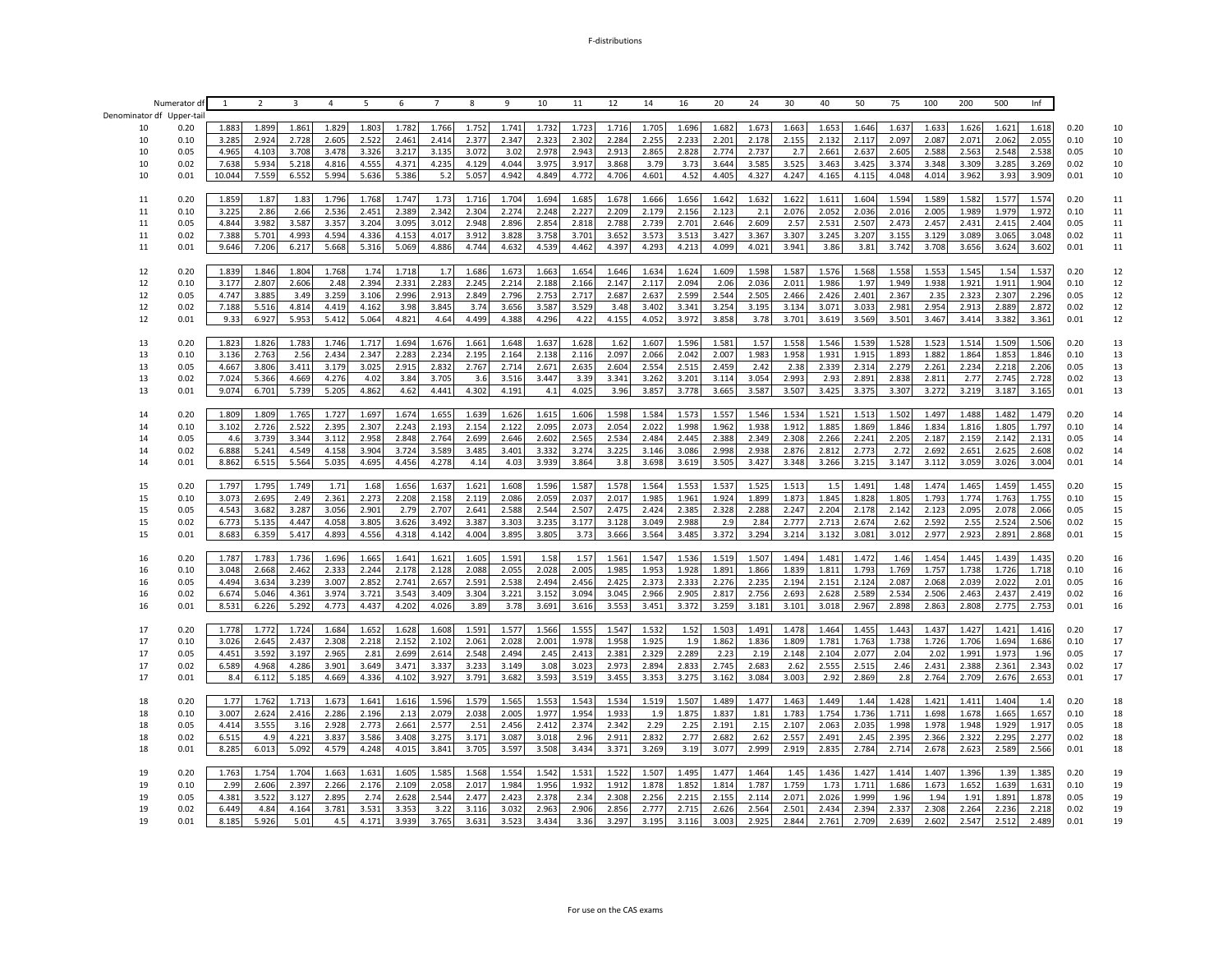#### F-distributions

|    | Numerator d               | -1                | 2     | 3     | 4     | -5    | 6     | 7     | 8     | 9     | 10    | 11    | 12    | 14    | 16    | 20    | 24    | 30    | 40    | 50    | 75    | 100   | 200   | 500   | Inf   |      |    |
|----|---------------------------|-------------------|-------|-------|-------|-------|-------|-------|-------|-------|-------|-------|-------|-------|-------|-------|-------|-------|-------|-------|-------|-------|-------|-------|-------|------|----|
|    | Denominator df Upper-tail |                   |       |       |       |       |       |       |       |       |       |       |       |       |       |       |       |       |       |       |       |       |       |       |       |      |    |
| 20 | 0.20                      | 1.757             | 1.746 | 1.696 | 1.654 | 1.622 | 1.596 | 1.575 | 1.558 | 1.544 | 1.531 | 1.521 | 1.512 | 1.496 | 1.484 | 1.466 | 1.452 | 1.439 | 1.424 | 1.414 | 1.401 | 1.394 | 1.383 | 1.377 | 1.372 | 0.20 | 20 |
| 20 | 0.10                      | 2.975             | 2.589 | 2.38  | 2.249 | 2.158 | 2.091 | 2.04  | 1.999 | 1.965 | 1.937 | 1.913 | 1.892 | 1.859 | 1.833 | 1.794 | 1.767 | 1.738 | 1.708 | 1.69  | 1.664 | 1.65  | 1.629 | 1.616 | 1.607 | 0.10 | 20 |
| 20 | 0.05                      | 4.351             | 3.493 | 3.098 | 2.866 | 2.711 | 2.599 | 2.514 | 2.447 | 2.393 | 2.348 | 2.31  | 2.278 | 2.225 | 2.184 | 2.124 | 2.082 | 2.039 | 1.994 | 1.966 | 1.927 | 1.907 | 1.875 | 1.856 | 1.843 | 0.05 | 20 |
| 20 | 0.02                      | 6.391             | 4.788 | 4.113 | 3.731 | 3.482 | 3.304 | 3.171 | 3.067 | 2.984 | 2.915 | 2.857 | 2.808 | 2.728 | 2.666 | 2.577 | 2.515 | 2.451 | 2.384 | 2.343 | 2.286 | 2.257 | 2.212 | 2.184 | 2.165 | 0.02 | 20 |
| 20 | 0.01                      | 8.096             | 5.849 | 4.938 | 4.431 | 4.103 | 3.871 | 3.699 | 3.564 | 3.457 | 3.368 | 3.294 | 3.231 | 3.13  | 3.051 | 2.938 | 2.859 | 2.778 | 2.695 | 2.643 | 2.572 | 2.535 | 2.479 | 2.445 | 2.421 | 0.01 | 20 |
|    |                           |                   |       |       |       |       |       |       |       |       |       |       |       |       |       |       |       |       |       |       |       |       |       |       |       |      |    |
| 21 | 0.20                      | 1.751             | 1.739 | 1.688 | 1.646 | 1.614 | 1.588 | 1.567 | 1.549 | 1.535 | 1.522 | 1.511 | 1.502 | 1.487 | 1.474 | 1.455 | 1.442 | 1.428 | 1.413 | 1.403 | 1.39  | 1.383 | 1.371 | 1.364 | 1.36  | 0.20 | 21 |
| 21 | 0.10                      | 2.96              | 2.575 | 2.365 | 2.233 | 2.142 | 2.075 | 2.023 | 1.982 | 1.948 | 1.92  | 1.896 | 1.875 | 1.84  | 1.815 | 1.776 | 1.748 | 1.719 | 1.689 | 1.67  | 1.644 | 1.63  | 1.608 | 1.595 | 1.586 | 0.10 | 21 |
| 21 | 0.05                      | 4.325             | 3.467 | 3.072 | 2.84  | 2.685 | 2.573 | 2.488 | 2.42  | 2.366 | 2.321 | 2.283 | 2.25  | 2.197 | 2.156 | 2.096 | 2.054 | 2.01  | 1.965 | 1.936 | 1.897 | 1.876 | 1.845 | 1.825 | 1.812 | 0.05 | 21 |
| 21 | 0.02                      | 6.339             | 4.74  | 4.068 | 3.687 | 3.438 | 3.261 | 3.128 | 3.024 | 2.94  | 2.872 | 2.814 | 2.764 | 2.685 | 2.623 | 2.533 | 2.471 | 2.406 | 2.339 | 2.298 | 2.24  | 2.211 | 2.165 | 2.137 | 2.118 | 0.02 | 21 |
| 21 | 0.01                      | 8.017             | 5.78  | 4.874 | 4.369 | 4.042 | 3.812 | 3.64  | 3.506 | 3.398 | 3.31  | 3.236 | 3.173 | 3.072 | 2.993 | 2.88  | 2.801 | 2.72  | 2.636 | 2.584 | 2.512 | 2.475 | 2.419 | 2.384 | 2.36  | 0.01 | 21 |
|    |                           |                   |       |       |       |       |       |       |       |       |       |       |       |       |       |       |       |       |       |       |       |       |       |       |       |      |    |
| 22 | 0.20                      | 1.746             | 1.733 | 1.682 | 1.639 | 1.606 | 1.58  | 1.559 | 1.541 | 1.526 | 1.514 | 1.503 | 1.494 | 1.478 | 1.465 | 1.446 | 1.433 | 1.418 | 1.403 | 1.393 | 1.379 | 1.372 | 1.361 | 1.353 | 1.349 | 0.20 | 22 |
| 22 | 0.10                      | 2.949             | 2.561 | 2.351 | 2.219 | 2.128 | 2.06  | 2.008 | 1.967 | 1.933 | 1.904 | 1.88  | 1.859 | 1.825 | 1.798 | 1.759 | 1.731 | 1.702 | 1.671 | 1.652 | 1.625 | 1.611 | 1.59  | 1.576 | 1.567 | 0.10 | 22 |
| 22 | 0.05                      | 4.30 <sup>°</sup> | 3.443 | 3.049 | 2.817 | 2.661 | 2.549 | 2.464 | 2.397 | 2.342 | 2.297 | 2.259 | 2.226 | 2.173 | 2.131 | 2.071 | 2.028 | 1.984 | 1.938 | 1.909 | 1.869 | 1.849 | 1.817 | 1.797 | 1.783 | 0.05 | 22 |
| 22 | 0.02                      | 6.292             | 4.698 | 4.028 | 3.647 | 3.399 | 3.222 | 3.089 | 2.985 | 2.902 | 2.833 | 2.775 | 2.725 | 2.646 | 2.584 | 2.494 | 2.431 | 2.366 | 2.299 | 2.257 | 2.199 | 2.169 | 2.123 | 2.095 | 2.075 | 0.02 | 22 |
| 22 | 0.01                      | 7.945             | 5.719 | 4.817 | 4.313 | 3.988 | 3.758 | 3.587 | 3.453 | 3.346 | 3.258 | 3.184 | 3.121 | 3.019 | 2.941 | 2.827 | 2.749 | 2.667 | 2.583 | 2.531 | 2.459 | 2.422 | 2.365 | 2.329 | 2.305 | 0.01 | 22 |
|    |                           |                   |       |       |       |       |       |       |       |       |       |       |       |       |       |       |       |       |       |       |       |       |       |       |       |      |    |
| 23 | 0.20                      | 1.741             | 1.728 | 1.676 | 1.633 | 1.599 | 1.573 | 1.552 | 1.534 | 1.519 | 1.506 | 1.495 | 1.486 | 1.47  | 1.457 | 1.438 | 1.424 | 1.41  | 1.394 | 1.384 | 1.37  | 1.362 | 1.351 | 1.343 | 1.338 | 0.20 | 23 |
| 23 | 0.10                      | 2.937             | 2.549 | 2.339 | 2.207 | 2.115 | 2.047 | 1.995 | 1.953 | 1.919 | 1.89  | 1.866 | 1.845 | 1.811 | 1.784 | 1.744 | 1.716 | 1.686 | 1.655 | 1.636 | 1.609 | 1.594 | 1.572 | 1.558 | 1.549 | 0.10 | 23 |
| 23 | 0.05                      | 4.279             | 3.422 | 3.028 | 2.796 | 2.64  | 2.528 | 2.442 | 2.375 | 2.32  | 2.275 | 2.236 | 2.204 | 2.15  | 2.109 | 2.048 | 2.005 | 1.961 | 1.914 | 1.885 | 1.844 | 1.823 | 1.791 | 1.771 | 1.757 | 0.05 | 23 |
| 23 | 0.02                      | 6.249             | 4.66  | 3.991 | 3.611 | 3.363 | 3.187 | 3.054 | 2.95  | 2.867 | 2.798 | 2.74  | 2.69  | 2.61  | 2.548 | 2.458 | 2.395 | 2.33  | 2.262 | 2.22  | 2.162 | 2.132 | 2.085 | 2.056 | 2.037 | 0.02 | 23 |
| 23 | 0.01                      | 7.881             | 5.664 | 4.765 | 4.264 | 3.939 | 3.71  | 3.539 | 3.406 | 3.299 | 3.211 | 3.137 | 3.074 | 2.973 | 2.894 | 2.781 | 2.702 | 2.62  | 2.535 | 2.483 | 2.411 | 2.373 | 2.316 | 2.28  | 2.256 | 0.01 | 23 |
|    |                           |                   |       |       |       |       |       |       |       |       |       |       |       |       |       |       |       |       |       |       |       |       |       |       |       |      |    |
| 24 | 0.20                      | 1.737             | 1.722 | 1.67  | 1.627 | 1.593 | 1.567 | 1.545 | 1.527 | 1.512 | 1.499 | 1.488 | 1.479 | 1.463 | 1.45  | 1.43  | 1.416 | 1.401 | 1.385 | 1.375 | 1.361 | 1.353 | 1.341 | 1.334 | 1.329 | 0.20 | 24 |
| 24 | 0.10                      | 2.927             | 2.538 | 2.327 | 2.195 | 2.103 | 2.035 | 1.983 | 1.941 | 1.906 | 1.877 | 1.853 | 1.832 | 1.797 | 1.77  | 1.73  | 1.702 | 1.672 | 1.641 | 1.621 | 1.593 | 1.579 | 1.556 | 1.542 | 1.533 | 0.10 | 24 |
| 24 | 0.05                      | 4.26              | 3.403 | 3.009 | 2.776 | 2.621 | 2.508 | 2.423 | 2.355 | 2.3   | 2.255 | 2.216 | 2.183 | 2.13  | 2.088 | 2.027 | 1.984 | 1.939 | 1.892 | 1.863 | 1.822 | 1.8   | 1.768 | 1.747 | 1.733 | 0.05 | 24 |
| 24 | 0.02                      | 6.211             | 4.625 | 3.958 | 3.579 | 3.331 | 3.155 | 3.022 | 2.919 | 2.835 | 2.766 | 2.708 | 2.658 | 2.578 | 2.516 | 2.426 | 2.363 | 2.297 | 2.229 | 2.187 | 2.128 | 2.097 | 2.05  | 2.021 | 2.001 | 0.02 | 24 |
| 24 | 0.01                      | 7.823             | 5.614 | 4.718 | 4.218 | 3.895 | 3.667 | 3.496 | 3.363 | 3.256 | 3.168 | 3.094 | 3.032 | 2.93  | 2.852 | 2.738 | 2.659 | 2.577 | 2.492 | 2.44  | 2.367 | 2.329 | 2.271 | 2.235 | 2.211 | 0.01 | 24 |
|    |                           |                   |       |       |       |       |       |       |       |       |       |       |       |       |       |       |       |       |       |       |       |       |       |       |       |      |    |
| 25 | 0.20                      | 1.733             | 1.718 | 1.665 | 1.622 | 1.588 | 1.561 | 1.539 | 1.521 | 1.506 | 1.493 | 1.482 | 1.472 | 1.456 | 1.443 | 1.423 | 1.409 | 1.394 | 1.378 | 1.367 | 1.353 | 1.345 | 1.333 | 1.325 | 1.32  | 0.20 | 25 |
| 25 | 0.10                      | 2.918             | 2.528 | 2.317 | 2.184 | 2.092 | 2.024 | 1.971 | 1.929 | 1.895 | 1.866 | 1.841 | 1.82  | 1.785 | 1.758 | 1.718 | 1.689 | 1.659 | 1.627 | 1.607 | 1.579 | 1.565 | 1.542 | 1.527 | 1.518 | 0.10 | 25 |
| 25 | 0.05                      | 4.242             | 3.385 | 2.991 | 2.759 | 2.603 | 2.49  | 2.405 | 2.337 | 2.282 | 2.236 | 2.198 | 2.165 | 2.111 | 2.069 | 2.007 | 1.964 | 1.919 | 1.872 | 1.842 | 1.801 | 1.779 | 1.746 | 1.725 | 1.711 | 0.05 | 25 |
| 25 | 0.02                      | 6.176             | 4.593 | 3.928 | 3.549 | 3.302 | 3.126 | 2.993 | 2.89  | 2.806 | 2.737 | 2.679 | 2.629 | 2.549 | 2.487 | 2.396 | 2.333 | 2.267 | 2.199 | 2.156 | 2.097 | 2.066 | 2.018 | 1.989 | 1.969 | 0.02 | 25 |
| 25 | 0.01                      | 7.77              | 5.568 | 4.675 | 4.177 | 3.855 | 3.627 | 3.457 | 3.324 | 3.217 | 3.129 | 3.056 | 2.993 | 2.892 | 2.813 | 2.699 | 2.62  | 2.538 | 2.453 | 2.4   | 2.327 | 2.289 | 2.23  | 2.194 | 2.169 | 0.01 | 25 |
|    |                           |                   |       |       |       |       |       |       |       |       |       |       |       |       |       |       |       |       |       |       |       |       |       |       |       |      |    |
| 26 | 0.20                      | 1.729             | 1.713 | 1.66  | 1.617 | 1.583 | 1.556 | 1.534 | 1.516 | 1.5   | 1.487 | 1.476 | 1.466 | 1.45  | 1.437 | 1.417 | 1.402 | 1.387 | 1.371 | 1.36  | 1.345 | 1.337 | 1.325 | 1.317 | 1.312 | 0.20 | 26 |
| 26 | 0.10                      | 2.909             | 2.519 | 2.307 | 2.174 | 2.082 | 2.014 | 1.961 | 1.919 | 1.884 | 1.855 | 1.83  | 1.809 | 1.774 | 1.747 | 1.706 | 1.677 | 1.647 | 1.615 | 1.594 | 1.566 | 1.551 | 1.528 | 1.514 | 1.504 | 0.10 | 26 |
| 26 | 0.05                      | 4.225             | 3.369 | 2.975 | 2.743 | 2.587 | 2.474 | 2.388 | 2.321 | 2.265 | 2.22  | 2.181 | 2.148 | 2.094 | 2.052 | 1.99  | 1.946 | 1.901 | 1.853 | 1.823 | 1.782 | 1.76  | 1.726 | 1.705 | 1.691 | 0.05 | 26 |
| 26 | 0.02                      | 6.144             | 4.564 | 3.9   | 3.522 | 3.275 | 3.099 | 2.967 | 2.863 | 2.78  | 2.711 | 2.652 | 2.603 | 2.523 | 2.46  | 2.369 | 2.306 | 2.24  | 2.171 | 2.128 | 2.068 | 2.037 | 1.989 | 1.959 | 1.939 | 0.02 | 26 |
| 26 | 0.01                      | 7.721             | 5.526 | 4.637 | 4.14  | 3.818 | 3.591 | 3.421 | 3.288 | 3.182 | 3.094 | 3.021 | 2.958 | 2.857 | 2.778 | 2.664 | 2.585 | 2.503 | 2.417 | 2.364 | 2.29  | 2.252 | 2.193 | 2.156 | 2.131 | 0.01 | 26 |